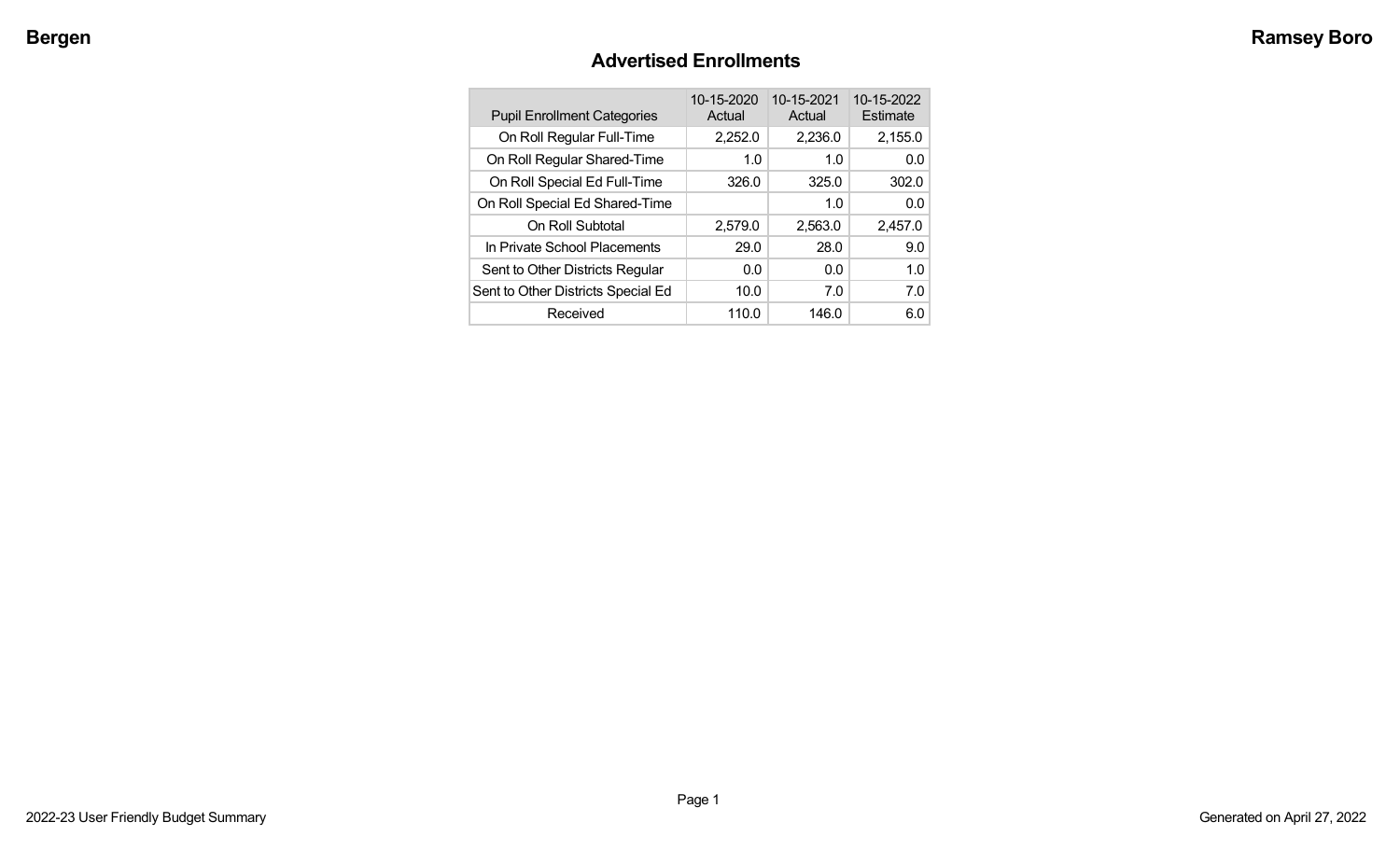#### **Advertised Revenues**

| <b>Budget Category</b>                            | Description                                                                | Account | 2020-21<br>Actual     | 2021-22<br>Revised               | 2022-23<br>Proposed |
|---------------------------------------------------|----------------------------------------------------------------------------|---------|-----------------------|----------------------------------|---------------------|
|                                                   | Local Tax Levy                                                             | 10-1210 | 59,021,889            | 60,002,327                       | 60,875,165          |
|                                                   | <b>Total Tuition</b>                                                       | 10-1300 | 1,440,183             | 991,200                          | 916,360             |
|                                                   | <b>Transportation Fees from Individuals</b>                                | 10-1410 | 12,545                | 20,000                           | 20,000              |
| <b>General Fund Revenues from Local Sources</b>   | <b>Unrestricted Miscellaneous Revenues</b>                                 | 10-1XXX | 213,714               | 9,650                            | 11,378              |
|                                                   | Interest Earned on Capital Reserve Funds                                   | 10-1XXX | 0                     | 25,000                           | 25,000              |
|                                                   | <b>Other Restricted Miscellaneous Revenues</b>                             | 10-1XXX | 554                   | 43,001                           | 43,001              |
|                                                   | <b>Total Revenues from Local Sources</b>                                   |         |                       | 60,688,885 61,091,178 61,890,904 |                     |
|                                                   | <b>Categorical Transportation Aid</b>                                      | 10-3121 | 309,420               | 309,420                          | 309,420             |
|                                                   | <b>Extraordinary Aid</b>                                                   | 10-3131 | 431,472               | 250,000                          | 250,000             |
| <b>General Fund Revenues from State Sources</b>   | <b>Categorical Special Education Aid</b>                                   | 10-3132 | 1,453,970             | 1,869,312                        | 2,271,360           |
|                                                   | <b>Categorical Security Aid</b>                                            | 10-3177 | 96,206                | 96,206                           | 96,206              |
|                                                   | <b>Other State Aids</b>                                                    | 10-3XXX | 37,037                | $\Omega$                         | $\Omega$            |
|                                                   | <b>Total Revenues from State Sources</b>                                   |         | 2,328,105             | 2,524,938                        | 2,926,986           |
|                                                   | Medicaid Reimbursement                                                     | 10-4200 | 27,032                | 30,350                           | 28,622              |
| <b>General Fund Revenues from Federal Sources</b> | FFCRA/SEMI and ARRA/SEMI Revenue                                           | 10-4210 | 4,285                 | $\Omega$                         | $\mathbf{0}$        |
|                                                   | <b>Total Revenues from Federal Sources</b>                                 |         | 31,317                | 30,350                           | 28,622              |
|                                                   | <b>Budgeted Fund Balance-Operating Budget</b>                              | 10-303  | 0                     | 2,432,499                        | 2,400,147           |
|                                                   | Withdrawal from Capital Reserve for Excess Cost and Other Capital Projects | 10-309  | 0                     | 5,628,029                        | 3,386,605           |
| <b>General Fund Revenues from Other Sources</b>   | <b>Transfers from Other Funds</b>                                          | 10-5200 | 76,765                | $\Omega$                         | $\mathbf 0$         |
|                                                   | <b>Adjustment for Prior Year Encumbrances</b>                              |         | 0                     | 3,474,920                        | 0                   |
|                                                   | Actual Revenues (Over)/Under Expenditures                                  |         | 62,439                | $\mathbf 0$                      | $\mathbf 0$         |
| <b>General Fund Revenues</b>                      | <b>Total Operating Budget</b>                                              |         | 63,187,511 75,181,914 |                                  | 70,633,264          |
|                                                   | <b>Student Activity Fund Revenue</b>                                       | 20-1760 | 1,140,962             | $\Omega$                         | 0                   |
| Special Revenue Fund Revenues from Local Sources  | <b>Scholarship Fund Revenue</b>                                            | 20-1770 | 1,992                 | $\Omega$                         | $\mathbf 0$         |
|                                                   | <b>Total Revenues from Local Sources</b>                                   | 20-1XXX | 1,142,954             | $\Omega$                         | $\mathbf 0$         |
|                                                   | <b>Other Restricted Entitlements</b>                                       | 20-32XX | 502,141               | 622,646                          | 313,981             |
| Special Revenue Fund Revenues from State Sources  | <b>Total Revenues from State Sources</b>                                   |         | 502,141               | 622,646                          | 313,981             |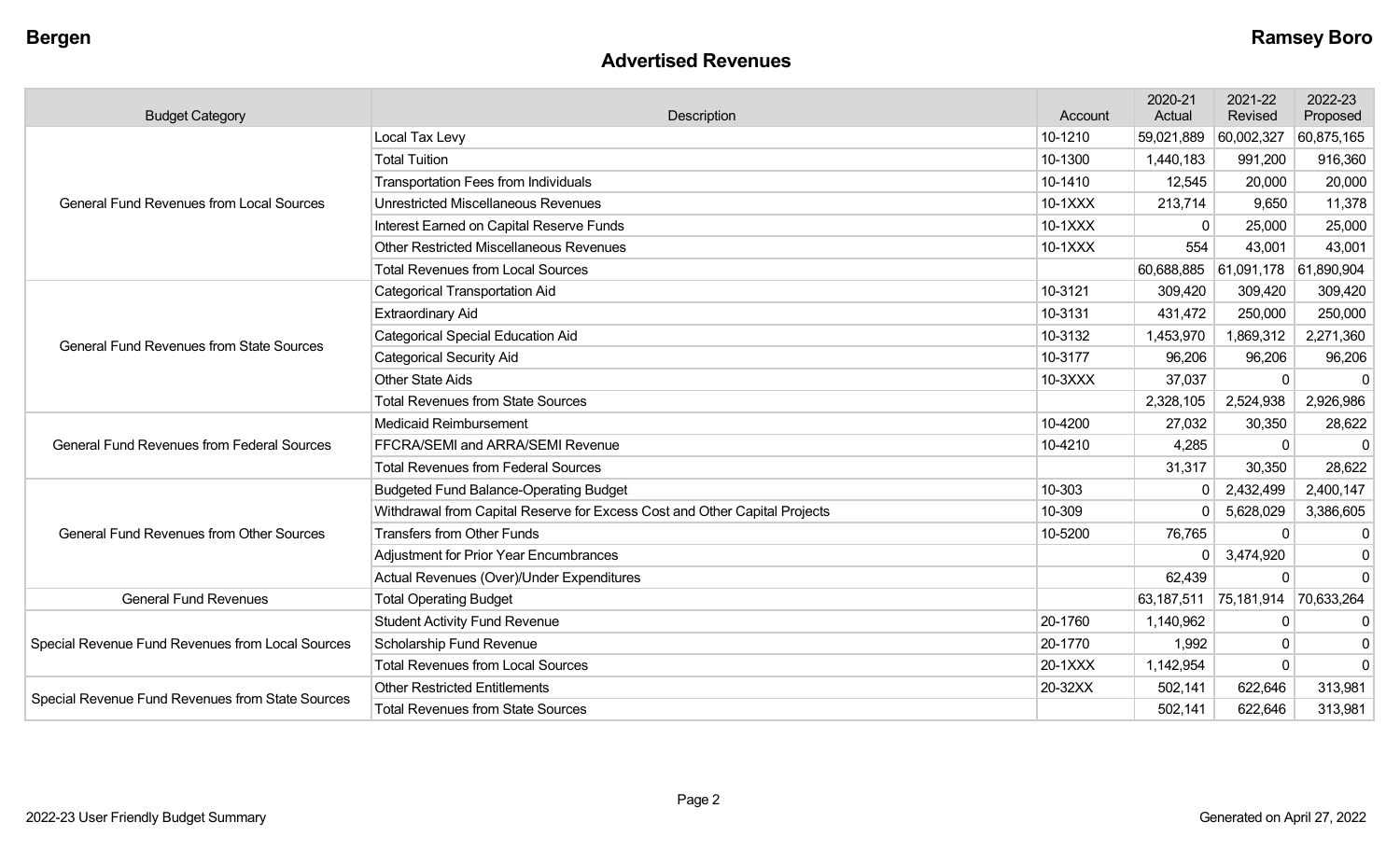#### **Advertised Revenues**

| <b>Budget Category</b>                                | Description                                                                                             | Account      | 2020-21<br>Actual | 2021-22<br>Revised | 2022-23<br>Proposed |
|-------------------------------------------------------|---------------------------------------------------------------------------------------------------------|--------------|-------------------|--------------------|---------------------|
|                                                       | Title I                                                                                                 | 20-4411-4416 | 77,520            | 54,264             | 52,080              |
|                                                       | Title II                                                                                                | 20-4451-4455 | 22,424            | 30,411             | 17,600              |
|                                                       | Title III                                                                                               | 20-4491-4494 | 11,588            | 13,587             |                     |
|                                                       | Title IV                                                                                                | 20-4471-4474 | 7,080             | 10,000             | 0                   |
|                                                       | <b>ARP-IDEA Preschool</b>                                                                               | 20-4409      |                   | 13,242             | 0                   |
|                                                       | <b>ARP-IDEA Basic</b>                                                                                   | 20-4419      | $\Omega$          | 155,112            | $\mathbf{0}$        |
|                                                       | IDEA Part B (Handicapped)                                                                               | 20-4420-4429 | 685,016           | 750,982            | 683,769             |
|                                                       | ARP-ESSER Subgrant-Accelerated Learning Coaching and Educator Support Grant                             | 20-4541      | 0                 | 207,624            | -0                  |
|                                                       | ARP-ESSER Subgrant-Evidence-Based Summer Learning and Enrichment Activities Grant                       | 20-4542      |                   | 40,000             | 0                   |
| Special Revenue Fund Revenues from Federal<br>Sources | ARP-ESSER Subgrant-Evidence-Based Comprehensive Beyond the School Day Activities Grant                  | 20-4543      | $\mathbf{0}$      | 40,000             | $\mathbf 0$         |
|                                                       | ARP-ESSER Subgrant-New Jersey Tiered System of Supports (NJTSS) Mental Health Support Staffing<br>Grant | 20-4544      |                   | 45,000             | 0                   |
|                                                       | <b>ARP-ESSER</b>                                                                                        | 20-4540      | $\Omega$          | 471,450            | 0                   |
|                                                       | <b>CARES Act Education Stabilization Fund</b>                                                           | 20-4530      | 93,353            | $\Omega$           | $\mathbf 0$         |
|                                                       | <b>CARES-Digital Divide Grant</b>                                                                       | 20-4531      | 41,117            | $\Omega$           | $\mathbf 0$         |
|                                                       | Coronavirus Relief Fund (CRF)                                                                           | 20-4532      | 87,037            | $\Omega$           | $\mathbf 0$         |
|                                                       | <b>CRRSA Act-ESSER II</b>                                                                               | 20-4534      | $\mathbf{0}$      | 209,772            | 0                   |
|                                                       | <b>CRRSA Act-Learning Acceleration Grant</b>                                                            | 20-4535      |                   | 25,000             | 0                   |
|                                                       | <b>CRRSA Act-Mental Health Grant</b>                                                                    | 20-4536      |                   | 45,000             | $\Omega$            |
|                                                       | <b>Total Revenues from Federal Sources</b>                                                              |              | 1,025,135         | 2,111,444          | 753,449             |
| Special Revenue Fund Revenues                         | <b>Total Grants and Entitlements</b>                                                                    |              | 2,854,930         | 2,734,090          | 1,067,430           |
| Debt Service Fund Revenues from Local Sources         | Local Tax Levy                                                                                          | 40-1210      | 3,341,777         | 3,595,017          | 3,571,355           |
|                                                       | <b>Total Revenues from Local Sources</b>                                                                |              | 3,341,777         | 3,595,017          | 3,571,355           |
| Debt Service Fund Revenues from State Sources         | Debt Service Aid Type II                                                                                | 40-3160      | 759,171           | 485,433            | 479,158             |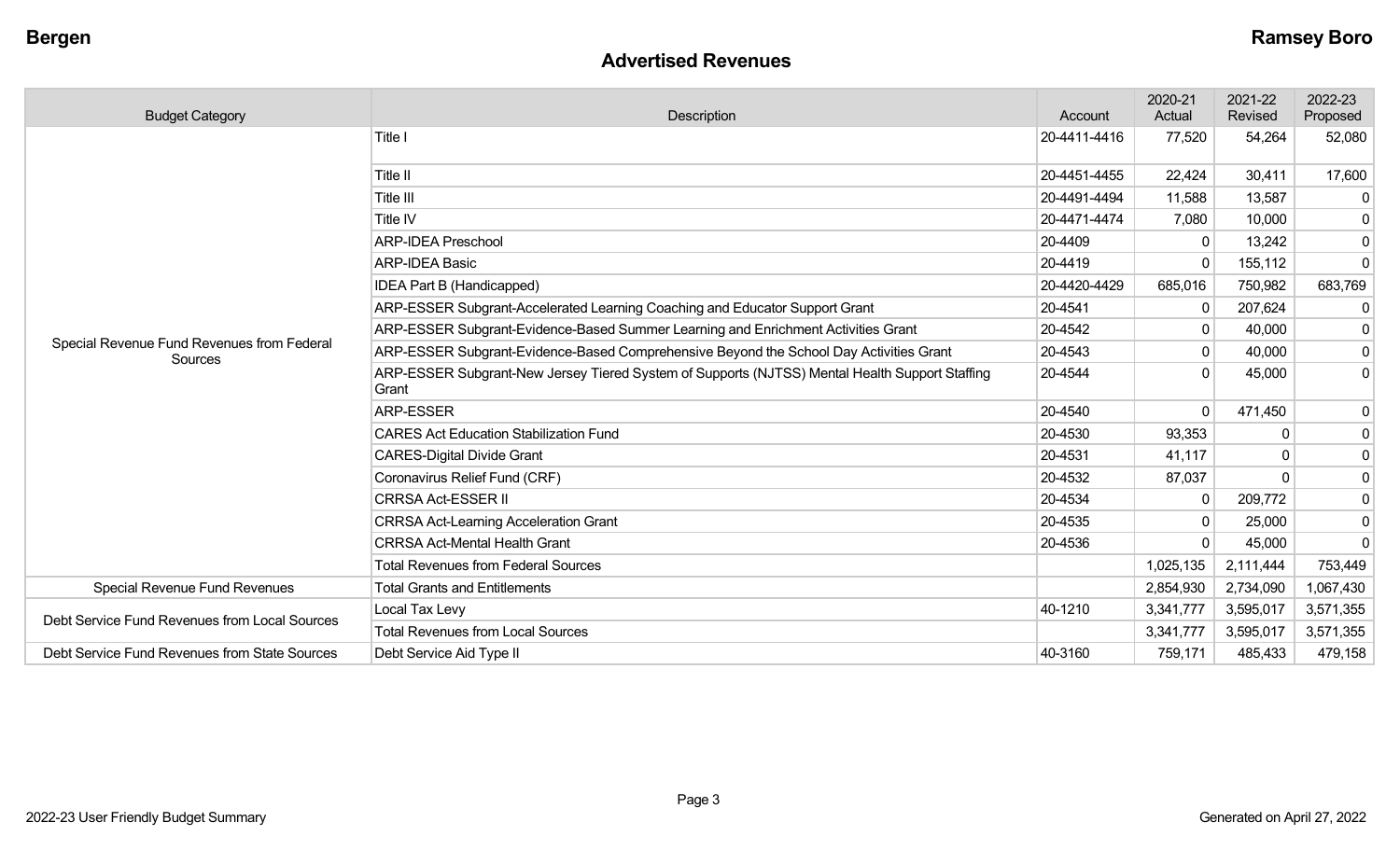#### **Advertised Revenues**

| <b>Budget Category</b>                        | Description                                    | Account | 2020-21<br>Actual | 2021-22<br>Revised    | 2022-23<br>Proposed |
|-----------------------------------------------|------------------------------------------------|---------|-------------------|-----------------------|---------------------|
| Debt Service Fund Revenues from Other Sources | <b>Total Local Repayment of Debt</b>           |         | 4,100,948         | 4,080,450             | 4,050,513           |
|                                               | Actual Revenues (Over)/Under Expenditures      |         | 664               |                       |                     |
| Debt Service Fund Revenues                    | <b>Total Repayment of Debt</b>                 |         | 4,101,612         | 4,080,450             | 4,050,513           |
| All Fund Revenues                             | <b>Total Revenues/Sources</b>                  |         |                   | 70,144,053 81,996,454 | 75,751,207          |
| <b>Revenues Net of Transfers</b>              | <b>Total Revenues/Sources Net of Transfers</b> |         |                   | 70,144,053 81,996,454 | 75,751,207          |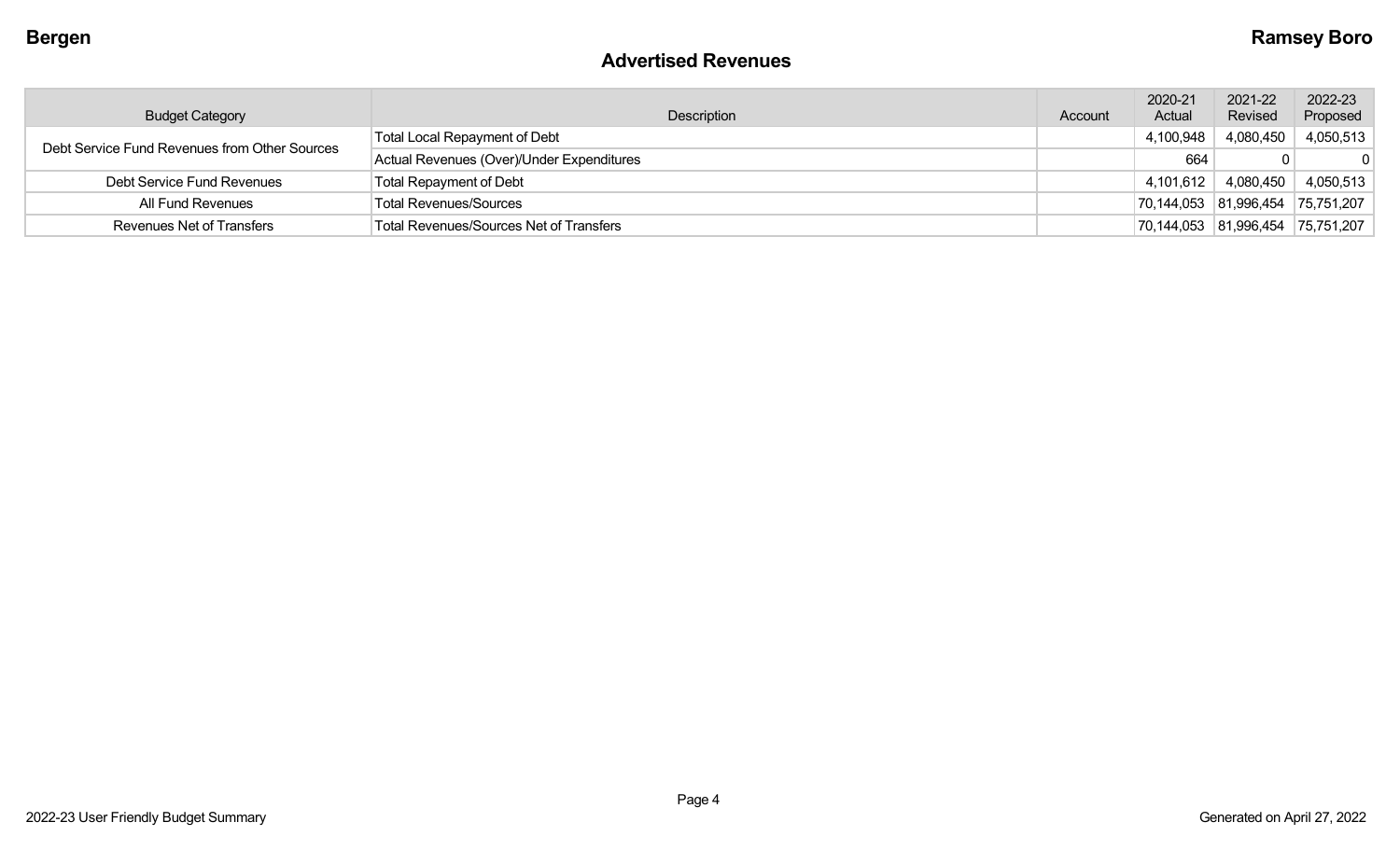## **Advertised Appropriations**

| <b>Budget Category</b>                             | Description                                                                        | Account        | 2020-21<br>Actual | 2021-22<br>Revised    | 2022-23<br>Proposed |
|----------------------------------------------------|------------------------------------------------------------------------------------|----------------|-------------------|-----------------------|---------------------|
|                                                    | <b>Regular Programs-Instruction</b>                                                | 11-1XX-100-XXX | 21,343,484        | 22,286,244            | 22,441,846          |
|                                                    | <b>Special Education-Instruction</b>                                               | 11-2XX-100-XXX | 5,139,938         | 5,394,795             | 5,726,220           |
|                                                    | <b>Basic Skills/Remedial-Instruction</b>                                           | 11-230-100-XXX | 509,797           | 417,818               | 382,922             |
| General Fund Current Expenses for Instruction      | <b>Bilingual Education-Instruction</b>                                             | 11-240-100-XXX | 139,381           | 170,415               | 173,545             |
|                                                    | School-Sponsored Cocurricular or Extracurricular Activities-Instruction            | 11-401-100-XXX | 184,981           | 354,856               | 412,473             |
|                                                    | School-Sponsored Athletics-Instruction                                             | 11-402-100-XXX | 1,063,082         | 1,001,410             | 918,032             |
|                                                    | <b>Community Services Programs/Operations</b>                                      | 11-800-330-XXX | $\mathbf{0}$      | 5,130                 | $\mathbf 0$         |
|                                                    | Undistributed Expenditures-Instruction (Tuition)                                   | 11-000-100-XXX | 2,595,334         | 3,588,035             | 3,493,720           |
|                                                    | Undistributed Expenditures-Attendance and Social Work                              | 11-000-211-XXX | 51,535            | 53,422                | 55,768              |
|                                                    | Undistributed Expenditures-Health Services                                         | 11-000-213-XXX | 449,544           | 465,915               | 409,830             |
|                                                    | Undistributed Expenditures-Speech, OT, PT and Related Services                     | 11-000-216-XXX | 898,283           | 770,310               | 788,922             |
|                                                    | Undistributed Expenditures-Other Support Services, Students-Extraordinary Services | 11-000-217-XXX | 671,506           | 814,880               | 759,556             |
|                                                    | Undistributed Expenditures-Guidance                                                | 11-000-218-XXX | 1,837,472         | 1,796,441             | 1,779,329           |
|                                                    | Undistributed Expenditures-Child Study Teams                                       | 11-000-219-XXX | 1,405,498         | 1,792,355             | 1,933,029           |
|                                                    | Undistributed Expenditures-Improvement of Instruction Services                     | 11-000-221-XXX | 391,005           | 343,398               | 374,495             |
|                                                    | Undistributed Expenditures-Education Media Services/Library                        | 11-000-222-XXX | 1,701,926         | 2,644,704             | 1,748,797           |
| General Fund Current Expenses for Support Services | Undistributed Expenditures-Instructional Staff Training Services                   | 11-000-223-XXX | 319,816           | 255,025               | 272,000             |
|                                                    | Undistributed Expenditures-Support Services-General Administration                 | 11-000-230-XXX | 1,546,352         | 1,914,671             | 1,602,327           |
|                                                    | Undistributed Expenditures-Support Services-School Administration                  | 11-000-240-XXX | 1,989,876         | 1,983,785             | 2,031,543           |
|                                                    | Undistributed Expenditures-Central Services                                        | 11-000-251-XXX | 485,731           | 516,739               | 523,535             |
|                                                    | Undistributed Expenditures-Administrative InformationTechnology                    | 11-000-252-XXX | 36,037            | 40,000                | 36,587              |
|                                                    | Undistributed Expenditures-Operation and Maintenance of Plant Services             | 11-000-26X-XXX | 5,557,960         | 7,161,916             | 5,973,756           |
|                                                    | Undistributed Expenditures-Student Transportation Services                         | 11-000-270-XXX | 1,655,840         | 2,037,118             | 2,374,101           |
|                                                    | Personal Services-Employee Benefits                                                | 11-XXX-XXX-2XX | 8,306,168         | 12,824,229            | 12,950,775          |
|                                                    | Undistributed Expenditures-Food Services                                           | 11-000-310-930 | 140,000           | 50,000                | 50,000              |
|                                                    | <b>Total Undistributed Expenditures</b>                                            |                | 30,039,883        | 39,052,943 37,158,070 |                     |
| <b>General Fund Current Expenses</b>               | <b>Total General Current Expense</b>                                               |                |                   | 58,420,546 68,683,611 | 67,213,108          |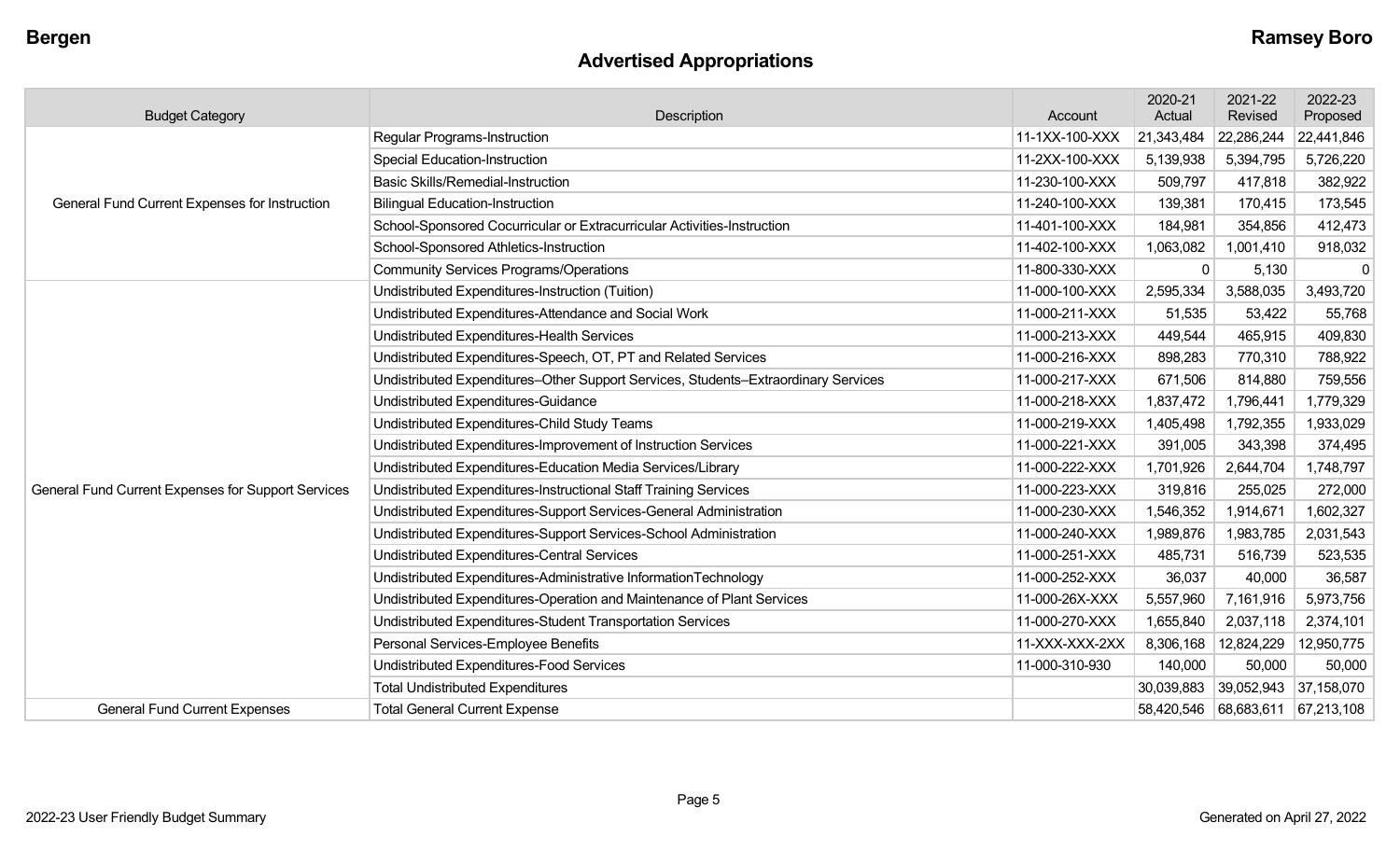## **Advertised Appropriations**

| <b>Budget Category</b>                             | Description                                                                 | Account        | 2020-21<br>Actual     | 2021-22<br>Revised | 2022-23<br>Proposed |
|----------------------------------------------------|-----------------------------------------------------------------------------|----------------|-----------------------|--------------------|---------------------|
|                                                    | Equipment                                                                   | 12-XXX-XXX-730 | 118,262               | 719,496            | $\overline{0}$      |
|                                                    | Facilities Acquisition and Construction Services                            | 12-000-400-XXX | 248,703               | 5,753,807          | 3,395,156           |
| <b>Capital Outlay</b>                              | Increase In Capital Reserve                                                 | 10-604         | 4,400,000             | $\mathbf 0$        | $\mathbf 0$         |
|                                                    | Interest Deposit to Capital Reserve                                         | 10-604         | $\Omega$              | 25,000             | 25,000              |
|                                                    | <b>Total Capital Outlay</b>                                                 |                | 4,766,965             | 6,498,303          | 3,420,156           |
| <b>General Fund Expenses and Transfers</b>         | <b>General Fund Grand Total</b>                                             |                | 63,187,511 75,181,914 |                    | 70,633,264          |
|                                                    | Nonpublic Textbooks                                                         | 20-XXX-XXX-XXX | 38,503                | 37,932             | 36,531              |
|                                                    | Nonpublic Auxiliary Services                                                | 20-XXX-XXX-XXX | 32,621                | 52,852             | 31,472              |
| Special Revenue Fund Expenses for Other State      | Nonpublic Handicapped Services                                              | 20-XXX-XXX-XXX | 155,869               | 224,919            | 112,366             |
| Projects                                           | <b>Nonpublic Nursing Services</b>                                           | 20-XXX-XXX-XXX | 101,694               | 109,424            | 76,320              |
|                                                    | Nonpublic Technology Initiative                                             | 20-XXX-XXX-XXX | $\mathbf 0$           | 26,544             | 14,892              |
|                                                    | Nonpublic Security Aid                                                      | 20-XXX-XXX-XXX | 173,454               | 170,975            | 42,400              |
| Special Revenue Fund Expenses for State Projects   | <b>Total State Projects</b>                                                 | 20-XXX-XXX-XXX | 502,141               | 622,646            | 313,981             |
|                                                    | Title I                                                                     | 20-XXX-XXX-XXX | 77,520                | 54,264             | 52,080              |
|                                                    | Title II                                                                    | 20-XXX-XXX-XXX | 22,424                | 30,411             | 17,600              |
|                                                    | Title III                                                                   | 20-XXX-XXX-XXX | 11,588                | 13,587             | 0                   |
|                                                    | Title IV                                                                    | 20-XXX-XXX-XXX | 7,080                 | 10,000             | $\overline{0}$      |
|                                                    | IDEA Part B (Handicapped)                                                   | 20-XXX-XXX-XXX | 685,016               | 750,982            | 683,769             |
|                                                    | <b>ARP-IDEA Basic Grant Program</b>                                         | 20-223-XXX-XXX | $\mathbf{0}$          | 155,112            | $\overline{0}$      |
|                                                    | ARP-IDEA Preschool Grant Program                                            | 20-224-XXX-XXX | $\Omega$              | 13,242             | $\overline{0}$      |
| Special Revenue Fund Expenses for Federal Projects | <b>CARES Act Education Stabilization Fund</b>                               | 20-477-XXX-XXX | 93,353                | ∩                  | $\overline{0}$      |
|                                                    | Bridging the Digital Divide Program                                         | 20-478-XXX-XXX | 41,117                |                    | $\overline{0}$      |
|                                                    | Coronavirus Relief Fund (CRF) Grant Program                                 | 20-479-XXX-XXX | 87,037                | $\Omega$           | $\overline{0}$      |
|                                                    | CRRSA Act-ESSER II Grant Program                                            | 20-483-xxx-xxx | 0                     | 209,772            | $\overline{0}$      |
|                                                    | <b>CRRSA Act-Learning Acceleration Grant Program</b>                        | 20-484-XXX-XXX | $\mathbf 0$           | 25,000             | $\overline{0}$      |
|                                                    | <b>CRRSA Act-Mental Health Grant Program</b>                                | 20-485-XXX-XXX | $\mathbf 0$           | 45,000             | $\overline{0}$      |
|                                                    | <b>ARP-ESSER Grant Program</b>                                              | 20-487-XXX-XXX | $\mathbf{0}$          | 471,450            | $\overline{0}$      |
|                                                    | ARP-ESSER Subgrant Accelerated Learning Coaching and Educator Support Grant | 20-488-xxx-xxx | $\mathbf 0$           | 207,624            | 0                   |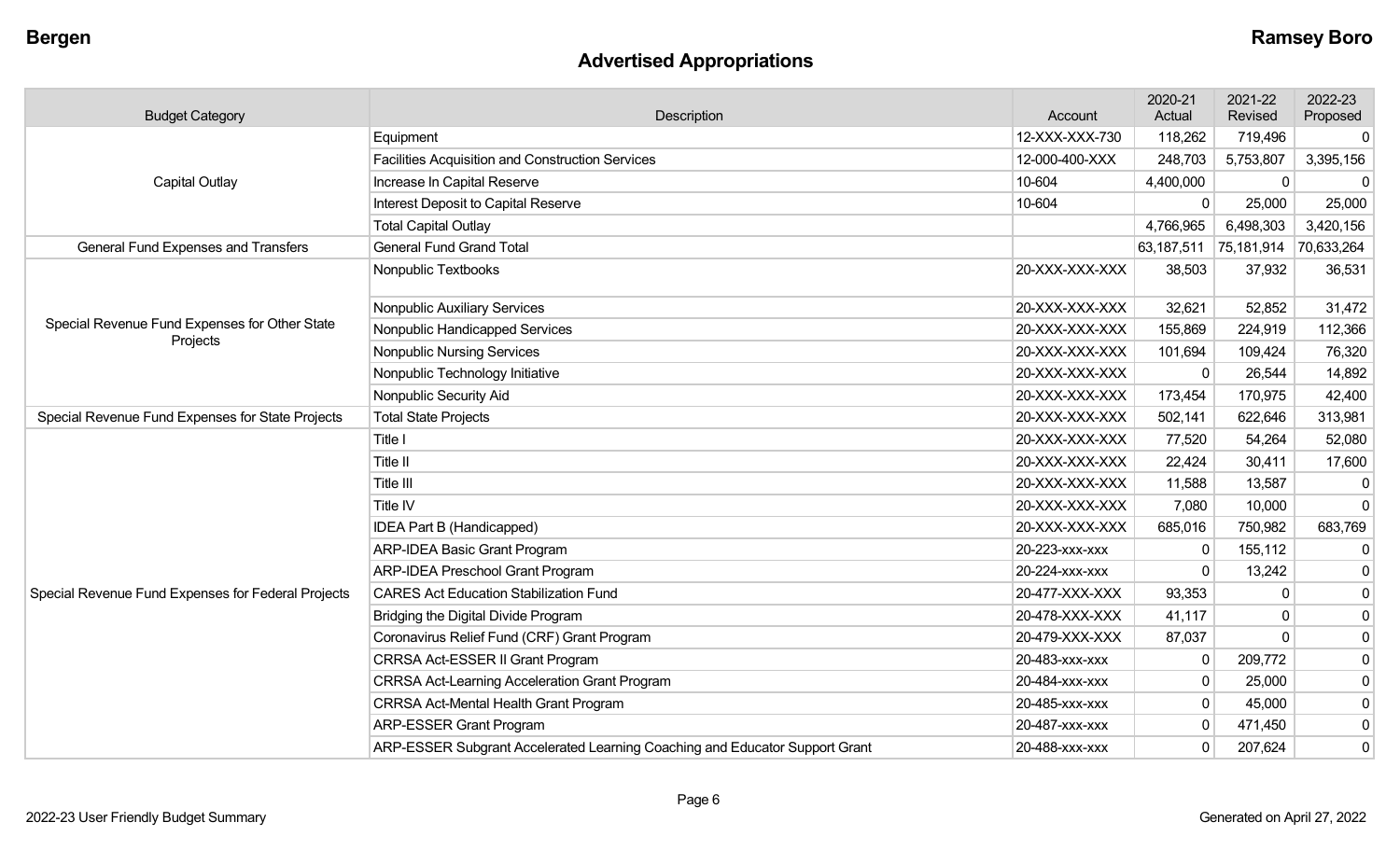# **Advertised Appropriations**

| <b>Budget Category</b>                             | Description                                                                                                    | Account        | 2020-21<br>Actual | 2021-22<br>Revised | 2022-23<br>Proposed |
|----------------------------------------------------|----------------------------------------------------------------------------------------------------------------|----------------|-------------------|--------------------|---------------------|
|                                                    | ARP-ESSER Subgrant Evidence-Based Summer Learning and Enrichment Activities Grant                              | 20-489-xxx-xxx |                   | 40,000             | 0                   |
|                                                    | ARP-ESSER Subgrant Evidence-Based Comprehensive Beyond the School Day Activities Grant                         | 20-490-xxx-xxx |                   | 40,000             | 0                   |
| Special Revenue Fund Expenses for Federal Projects | ARP-ESSER Subgrant New Jersey Tiered System of Supports (NJTSS) Mental Health Support<br><b>Staffing Grant</b> | 20-491-xxx-xxx |                   | 45,000             | 0                   |
|                                                    | <b>Total Federal Projects</b>                                                                                  | 20-XXX-XXX-XXX | 1,025,135         | 2,111,444          | 753,449             |
| Special Revenue Fund Expenses                      | <b>Total Special Revenue Funds</b>                                                                             |                | 2,854,930         | 2,734,090          | 1,067,430           |
|                                                    | <b>Total Regular Debt Service</b>                                                                              | 40-701-510-XXX | 4,101,612         | 4,080,450          | 4,050,513           |
| Debt Service Fund Expenses                         | <b>Total Debt Service Funds</b>                                                                                |                | 4,101,612         | 4,080,450          | 4,050,513           |
| All Fund Expenses                                  | <b>Total Expenditures/Appropriations</b>                                                                       |                | 70,144,053        | 81,996,454         | 75,751,207          |
| <b>Expenses Net of Transfers</b>                   | <b>Total Expenditures Net of Transfers</b>                                                                     |                | 70,144,053        | 81,996,454         | 75,751,207          |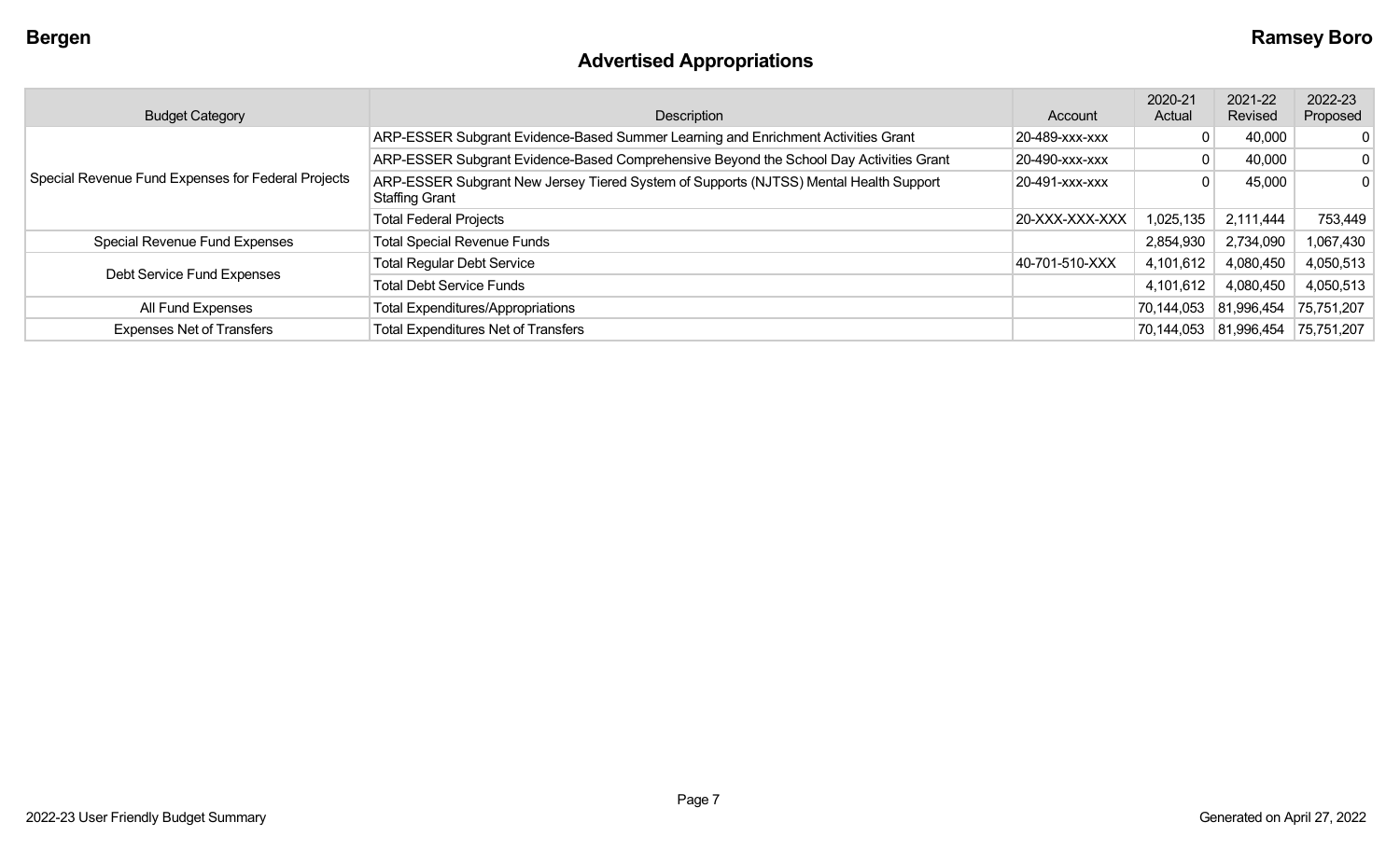## **Advertised Recapitulation of Balances**

| <b>Fund Balance Category</b>                   | <b>Budget Category</b>                                           | Audited<br><b>Balance</b><br>06/30/2020 | Audited<br><b>Balance</b><br>06/30/2021 | Estimated<br><b>Balance</b><br>06/30/2022 | Estimated<br><b>Balance</b><br>06/30/2023 |
|------------------------------------------------|------------------------------------------------------------------|-----------------------------------------|-----------------------------------------|-------------------------------------------|-------------------------------------------|
| Unrestricted                                   | <b>General Operating Budget</b>                                  | 1,159,422                               | 2,539,991                               | 2,539,991                                 | 2,539,991                                 |
|                                                | Repayment of Debt                                                | 664                                     | 0                                       |                                           |                                           |
|                                                | Capital Reserve                                                  | 13,630,590                              | 18,030,590                              | 12,427,561                                | 9,065,956                                 |
|                                                | <b>Adult Education Programs</b>                                  |                                         | 0                                       | 0                                         |                                           |
|                                                | Maintenance Reserve                                              | 0                                       | 0                                       |                                           |                                           |
|                                                | Legal Reserve                                                    | 4,851,018                               | 4,832,646                               | 2,400,147                                 |                                           |
| <b>Restricted for General Operating Budget</b> | Unemployment Fund                                                | 314,435                                 | 314,989                                 | 314,989                                   | 314,989                                   |
|                                                | <b>Tuition Reserve</b>                                           | 0                                       | 0                                       |                                           |                                           |
|                                                | <b>Current Expense Emergency Reserve</b>                         | 0                                       | $\mathbf{0}$                            | 0                                         |                                           |
|                                                | Impact Aid Reserve for General Expenses (Sections 8002 and 8003) | 0                                       | 0                                       | $\Omega$                                  | 0                                         |
|                                                | Impact Aid Reserve for Capital Expenses (Sections 8007 and 8008) | 0                                       | 0                                       |                                           |                                           |
| Restricted for Special Revenue Fund            | <b>Student Activity Fund</b>                                     | 728,492                                 | 544,000                                 | 544,000                                   | 544,000                                   |
|                                                | Scholarship Fund                                                 | 25,803                                  | 25,595                                  | 25,595                                    | 25,595                                    |
| Restricted for Repayment of Debt               | Restricted for Repayment of Debt                                 |                                         |                                         |                                           | 0                                         |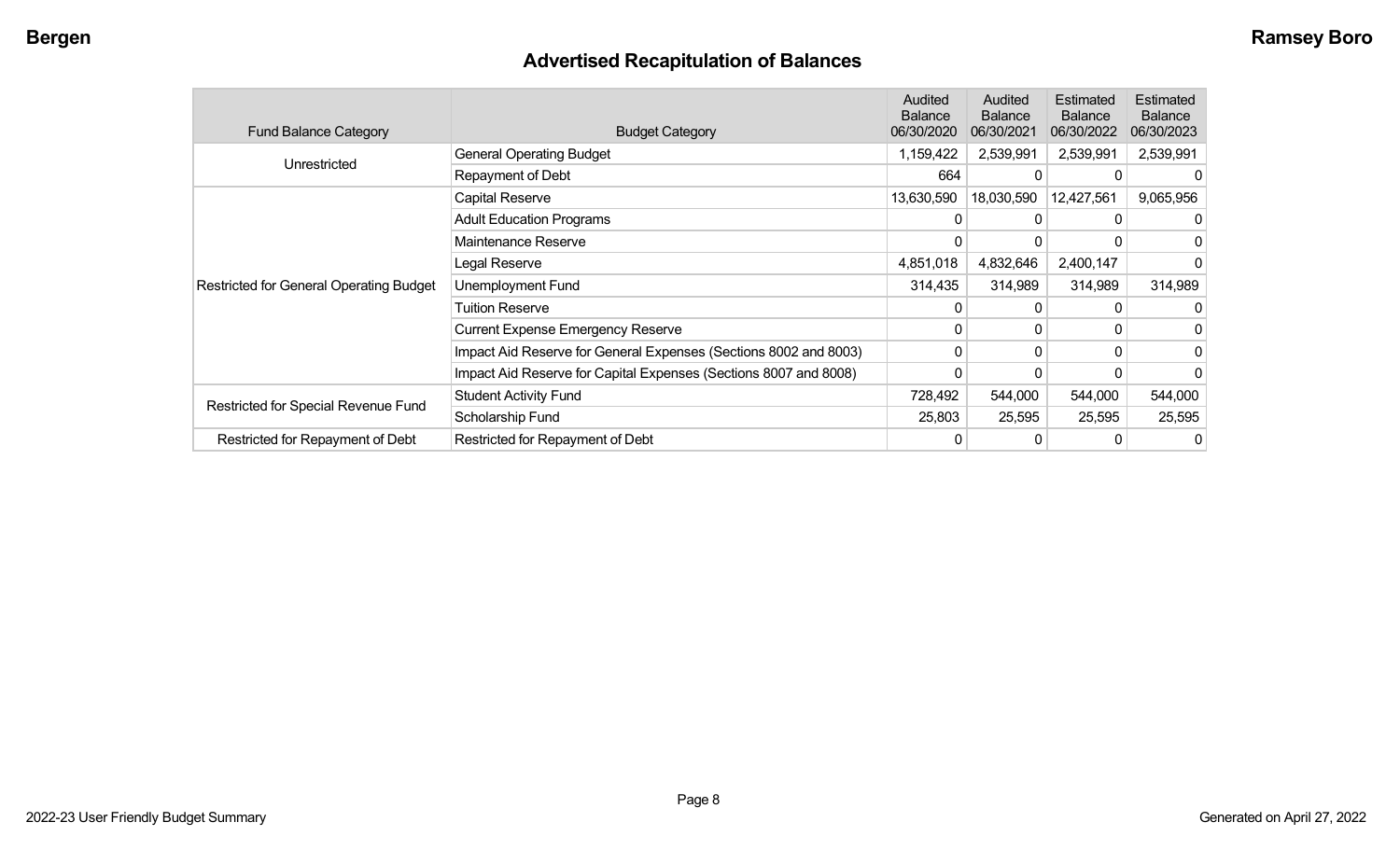#### **Advertised Per Pupil Cost Calculations**

| Per Pupil Cost Calculations                       | 2019-20<br><b>Actual Costs</b> | 2020-21<br><b>Actual Costs</b> | 2021-22<br><b>Original Budget</b> | 2021-22<br><b>Revised Budget</b> | 2022-23<br>Proposed Budget |
|---------------------------------------------------|--------------------------------|--------------------------------|-----------------------------------|----------------------------------|----------------------------|
| <b>Total Budgetary Comparative Per Pupil Cost</b> | \$19,099                       | \$21,007                       | \$23,463                          | \$24,603                         | \$24,957                   |
| <b>Total Classroom Instruction</b>                | \$11,694                       | \$12,684                       | \$14,066                          | \$14,428                         | \$15,268                   |
| <b>Classroom-Salaries and Benefits</b>            | \$11,325                       | \$11,661                       | \$13,667                          | \$13,715                         | \$14,694                   |
| Classroom-General Supplies and Textbooks          | \$298                          | \$882                          | \$301                             | \$596                            | \$474                      |
| <b>Classroom-Purchased Services</b>               | \$71                           | \$141                          | \$99                              | \$117                            | \$99                       |
| <b>Total Support Services</b>                     | \$3,332                        | \$3,492                        | \$3,978                           | \$4,227                          | \$4,071                    |
| Support Services-Salaries and Benefits            | \$2,676                        | \$2,671                        | \$2,975                           | \$2,985                          | \$3,144                    |
| <b>Total Administrative Costs</b>                 | \$1,534                        | \$1,813                        | \$2,012                           | \$2,082                          | \$2,068                    |
| <b>Administration Salaries and Benefits</b>       | \$1,225                        | \$1,292                        | \$1,420                           | \$1,425                          | \$1,524                    |
| Total Operations and Maintenance of Plant         | \$1,949                        | \$2,367                        | \$2,716                           | \$3,159                          | \$2,812                    |
| Operations and Maintenance-Salaries and Benefits  | \$1,100                        | \$1,140                        | \$1,461                           | \$1,468                          | \$1,562                    |
| <b>Board Contribution to Food Services</b>        | \$11                           | \$54                           | \$19                              | \$20                             | \$20                       |
| <b>Total Extracurricular Costs</b>                | \$554                          | \$573                          | \$638                             | \$653                            | \$677                      |
| <b>Total Equipment Costs</b>                      | \$17                           | \$46                           | \$5                               | \$281                            | \$0                        |
| Legal Costs                                       | \$39                           | \$21                           | \$45                              | \$45                             | \$49                       |
| Employee Benefits as a percentage of salaries*    | 25.39%                         | 22.76%                         | 32.80%                            | 32.89%                           | 32.17%                     |

\*Does not include pension and social security paid by the State on-behalf of the district.

\*\*Federal and State funds in the blended resource school-based budgets.

The information presented in columns 1 through 3 as well as the related descriptions of the per pupil cost calculations are contained in the Taxpayers' Guide to Education Spending and can be found on the Department of Education's Internet website: http://www.state.nj.us/education/guide/. This publication is also available in the board office and public libraries. The same calculations were performed using the 2021-22 revised appropriations and the 2022-23 budgeted appropriations presented in this advertised budget. Total Budgetary Comparative Per Pupil Cost is defined as current expense exclusive of tuition expenditures, transportation, residential costs, and judgments against the school district. For all years it also includes the restricted entitlement aids. With the exception of Total Equipment Cost, each of the other per pupil cost calculations presented is a component of the total comparative per pupil cost, although all components are not shown.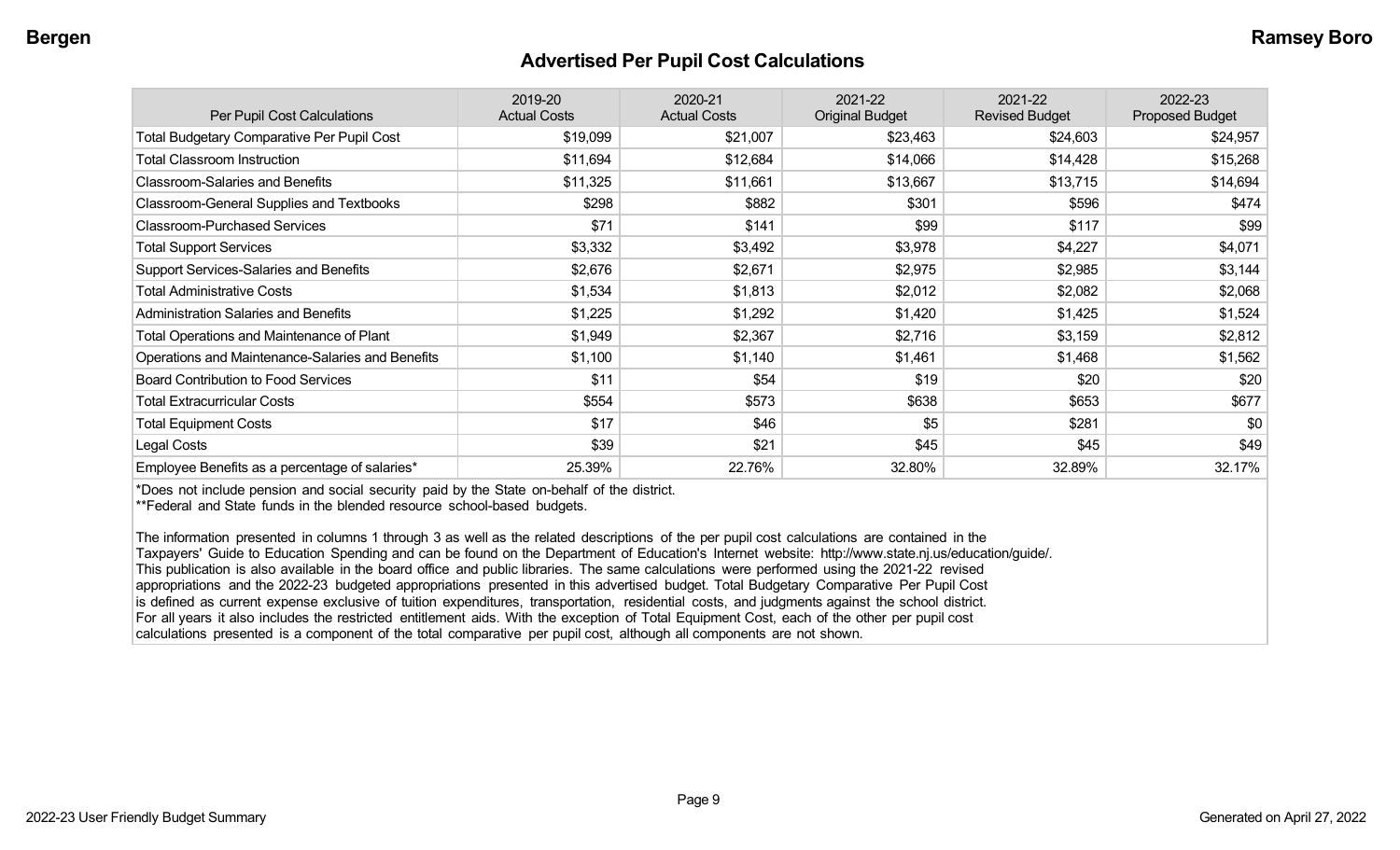| <b>Shared Service</b><br>Category Type        | <b>Shared Service Category Description</b>                                                                                                                                                                                                                                                                                                                                                                            | Amount<br>Saved<br>(Optional) |
|-----------------------------------------------|-----------------------------------------------------------------------------------------------------------------------------------------------------------------------------------------------------------------------------------------------------------------------------------------------------------------------------------------------------------------------------------------------------------------------|-------------------------------|
| Banking                                       | Participation in joint bid for Banking Services with Bergen County with Bergen County Bank                                                                                                                                                                                                                                                                                                                            | 0                             |
| <b>Insurance Coverages</b><br>and Benefits    | Participation in Insurance pools for liability, auto, casualty and workman's compensation                                                                                                                                                                                                                                                                                                                             | $\mathbf{0}$                  |
|                                               | Sending/Receiving relationship with Saddle River for Grades 6-8                                                                                                                                                                                                                                                                                                                                                       | 0                             |
| Others                                        | Sending/Receiving relationship with Saddle River for Grades 9-1                                                                                                                                                                                                                                                                                                                                                       | 0                             |
|                                               | Participation in Region I Council for Special Education, joint transportation contracts                                                                                                                                                                                                                                                                                                                               | 0                             |
|                                               | Joint purchasing with Borough for lightning detection system and cleaning solution                                                                                                                                                                                                                                                                                                                                    | 0                             |
| <b>Professional Staff</b><br>Development      | Ramsey's staff development program made available to other districts                                                                                                                                                                                                                                                                                                                                                  |                               |
| Purchasing                                    | Participation in Educational Services Commission of NJ for Supplies and Services. Participation in Educational Services Commission of NJ for natural gas. Participation in<br>Educational Services Commission of NJ for deregulated electricity. Participation in Bergen County Cooperative Purchasing Program. Joint purchasing with Borough for garbage<br>collection. Participation in NJ State Purchasing Program |                               |
| <b>Technology Services</b>                    | Technology Services made available to Saddle River Schools. Broadband, Internet and Network WAN Services purchased through consortium                                                                                                                                                                                                                                                                                 | 0                             |
| Transportation<br>Services, including<br>Fuel | Joint purchasing with Borough for fuel                                                                                                                                                                                                                                                                                                                                                                                |                               |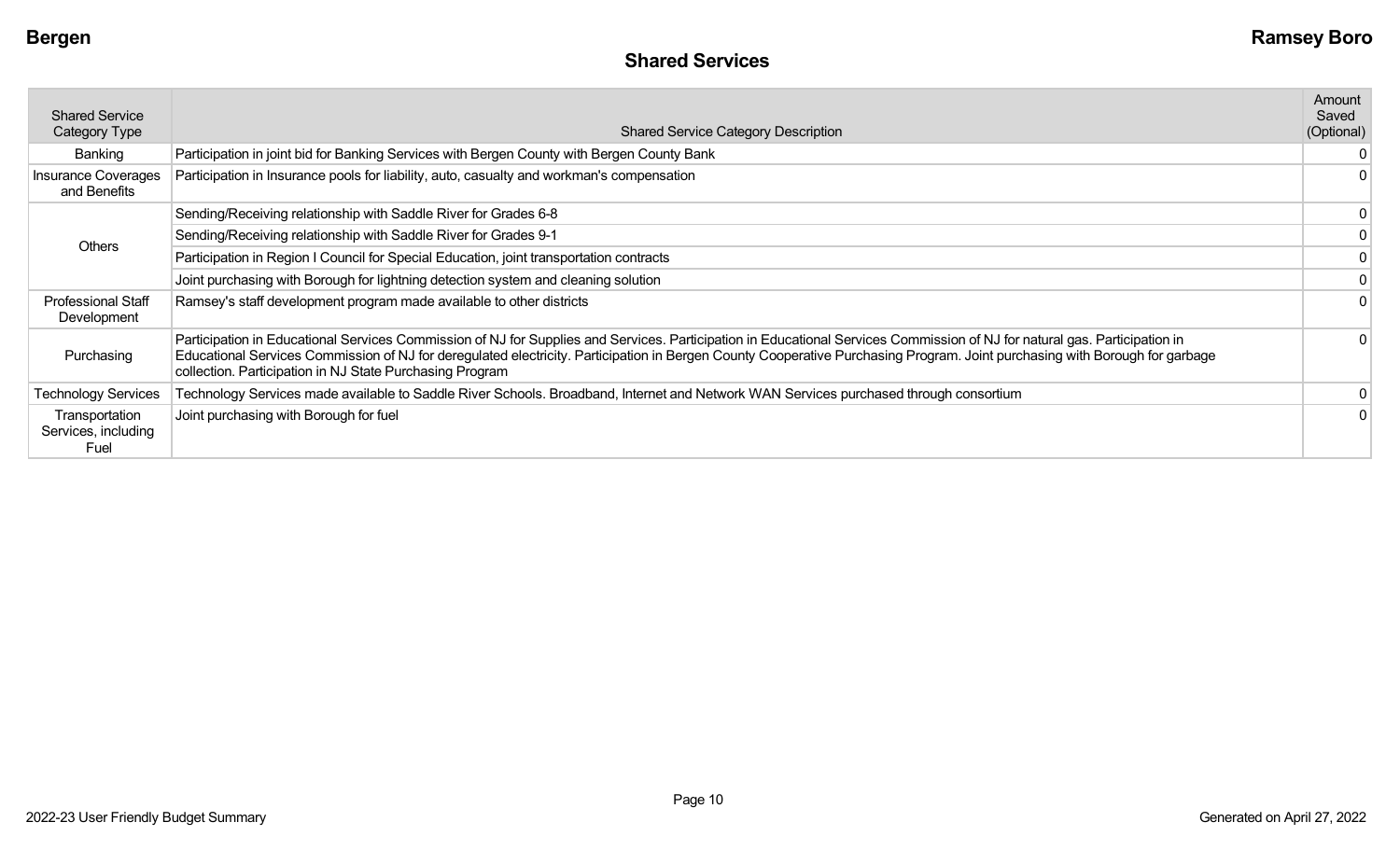#### **Estimated Tax Rates**

| Municipality   | Category                                                                                                           | Amount        |
|----------------|--------------------------------------------------------------------------------------------------------------------|---------------|
|                | (A) General Fund School Levy                                                                                       | 60,438,746    |
|                | (D) Total School Levy                                                                                              | 63,988,795    |
|                | (B) Estimated Net Taxable Valuation (as of 10/01/21)                                                               | 3,511,195,400 |
|                | (H) Estimated Equalized Valuation (as of 10/01/21)                                                                 | 3,763,317,578 |
| Ramsey Borough | (C) Estimated 2022-23 General Fund School Tax Rate, Without Repayment of Debt or Adjustments=100x(A)/(B)           | 1.7213        |
|                | (F) Estimated 2022-23 Total School Tax Rate, With Repayment of Debt and Adjustments=100x(D)/(B)                    | 1.8224        |
|                | (I) Estimated 2022-23 Equalized General Fund School Tax Rate, Without Repayment of Debt or Adjustments=100x(A)/(H) | 1.6060        |
|                | (L) Estimated 2022-23 Equalized Total School Tax Rate, With Repayment of Debt and Adjustments=100x(D)/(H)          | 1.7003        |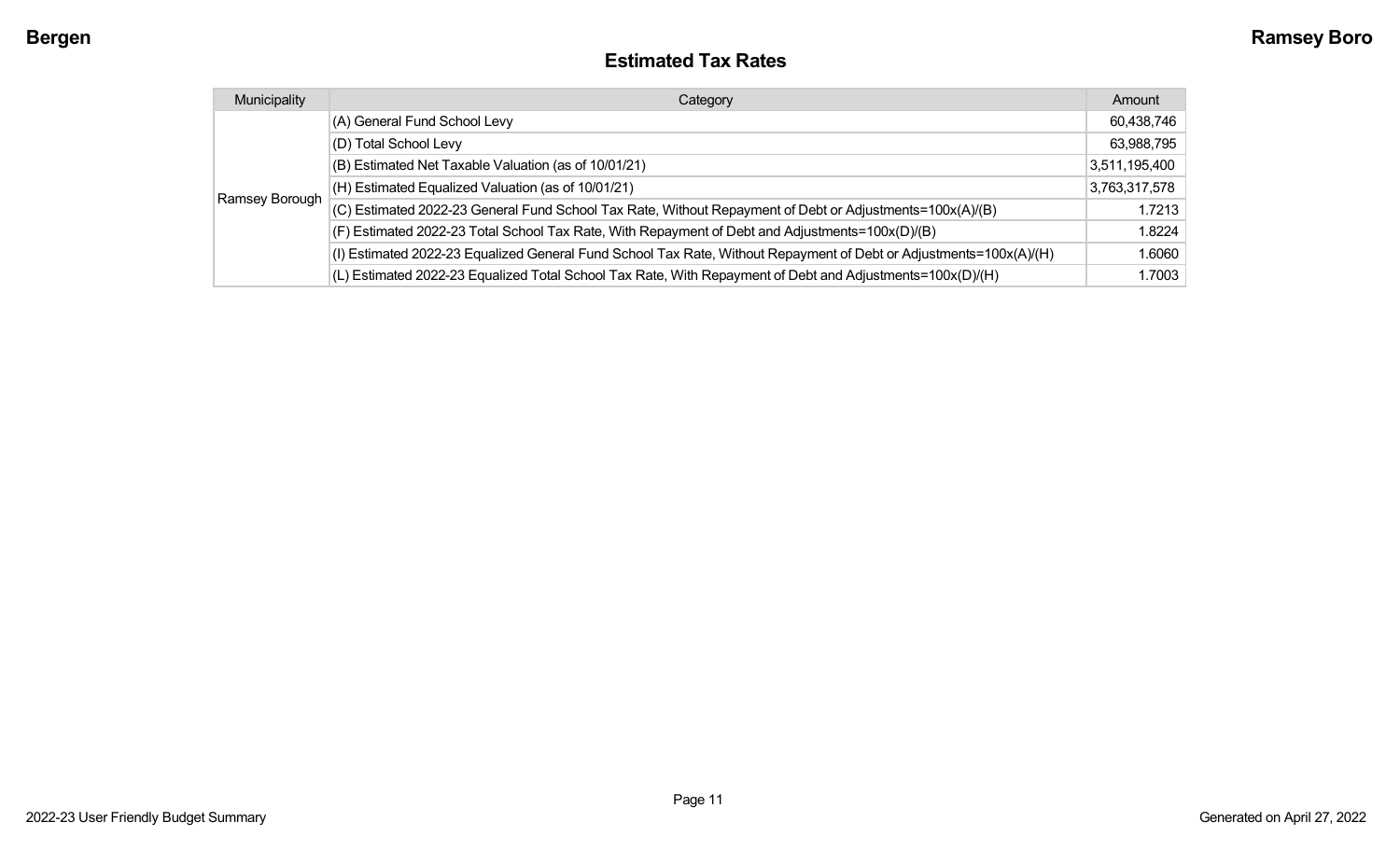| Name                 | Category                                                                                  | Measure                                 |
|----------------------|-------------------------------------------------------------------------------------------|-----------------------------------------|
|                      | <b>Job Title</b>                                                                          | Coordinator/Director/Manager/Supervisor |
|                      | Job Title II                                                                              | Dir. of Curriculum                      |
|                      | <b>Base Annual Salary Amount</b>                                                          | \$177,490                               |
|                      | Full-Time Equivalent (FTE)                                                                | 1.0                                     |
|                      | Shared with Another District?                                                             | N                                       |
|                      | <b>Shared County</b>                                                                      | None Reported                           |
|                      | <b>Shared District</b>                                                                    | None Reported                           |
|                      | <b>Job Title Other District</b>                                                           | None Reported                           |
|                      | Member of Collective Bargaining Unit (CBU)?                                               | N                                       |
|                      | <b>Beginning Date of Contract</b>                                                         | 07/01/21                                |
|                      | <b>End Date of Contract</b>                                                               | 06/30/22                                |
|                      | <b>Contracted Number of Annual Work Days</b>                                              | 260                                     |
|                      | <b>Contracted Number of Annual Vacation Days</b>                                          | 25                                      |
|                      | <b>Contracted Number of Annual Sick Days</b>                                              | 12                                      |
| <b>Andrew Matteo</b> | <b>Contracted Number of Annual Personal Days</b>                                          | 0                                       |
|                      | <b>Contracted Number of Annual Consulting Days</b>                                        | 0                                       |
|                      | Number of Other Contracted Non-Working Days                                               | 13                                      |
|                      | Description of Other Contracted Non-Working Days                                          | Holidays, NJEA Convention               |
|                      | <b>Total Allowances Amount</b>                                                            | \$7,300                                 |
|                      | <b>Total Bonuses Amount</b>                                                               | \$0                                     |
|                      | <b>Total Stipends Amount</b>                                                              | \$0                                     |
|                      | District Contributions Above Teacher Contract for Insurance (Health, Dental, Life, Other) | \$551                                   |
|                      | District Contributions Above Teacher Contract for Retirement Plans                        | \$0                                     |
|                      | <b>Total Contractual Post-Employment Benefit Amount</b>                                   | \$15,000                                |
|                      | Contractual Post-Employment Benefit Description of Payout of Sick days                    | 150 days @ \$100/day max.               |
|                      | Contractual Post-Employment Benefit Description of Payout of Vacation days                | none                                    |
|                      | Contractual Post-Employment Benefit Description of Payout of Personal days                | none                                    |
|                      | Contractual Post-Employment Benefit Description of Other Benefits 1                       | None Reported                           |
|                      | Contractual Post-Employment Benefit Description of Other Benefits 2                       | None Reported                           |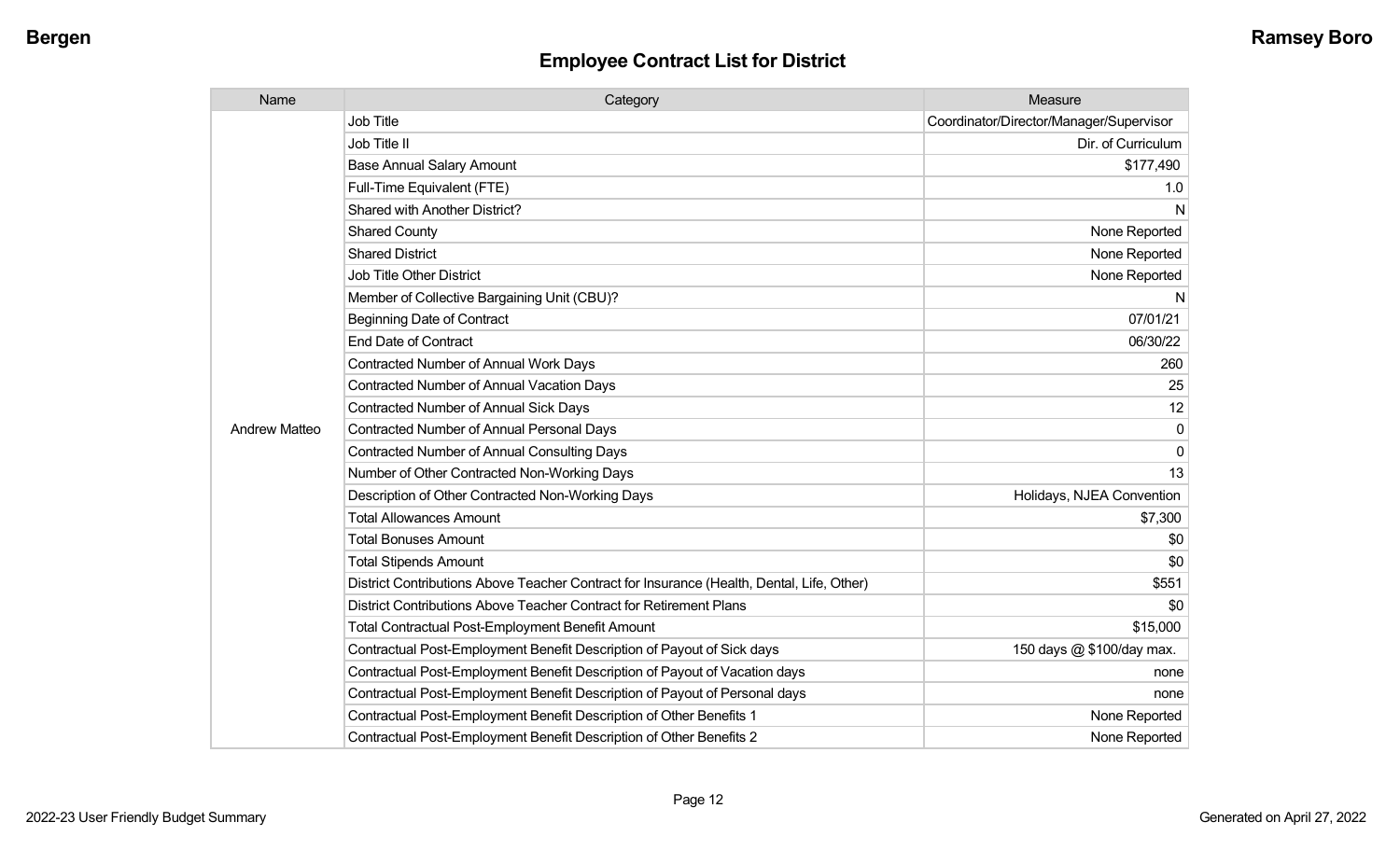| Name                 | Category                                                                                 | Measure                                 |
|----------------------|------------------------------------------------------------------------------------------|-----------------------------------------|
|                      | Contractual Post-Employment Benefit Description of Other Benefits 3                      | None Reported                           |
|                      | Total Other/In-Kind Remuneration Amount                                                  | \$0                                     |
|                      | Description of Other/In-Kind Remuneration Annual Option to Buyback Sick Time in Cash     | None Reported                           |
|                      | Description of Other/In-Kind Remuneration Annual Option to Buyback Vacation Time in Cash | None Reported                           |
|                      | Description of Other/In-Kind Remuneration Annual Option to Buyback Personal Time in Cash | None Reported                           |
| <b>Andrew Matteo</b> | Description of Other/In-Kind Remuneration Annual Option to Other Remuneration 1          | None Reported                           |
|                      | Description of Other/In-Kind Remuneration Annual Option to Other Remuneration 2          | None Reported                           |
|                      | Description of Other/In-Kind Remuneration Annual Option to Other Remuneration 3          | None Reported                           |
|                      | <b>Additional Comment 1</b>                                                              | None Reported                           |
|                      | <b>Additional Comment 2</b>                                                              | None Reported                           |
|                      | <b>Additional Comment 3</b>                                                              | None Reported                           |
|                      | <b>Job Title</b>                                                                         | Coordinator/Director/Manager/Supervisor |
|                      | Job Title II                                                                             | Dir. Community Sch                      |
|                      | <b>Base Annual Salary Amount</b>                                                         | \$79,568                                |
|                      | Full-Time Equivalent (FTE)                                                               | 1.0                                     |
|                      | Shared with Another District?                                                            | N                                       |
|                      | <b>Shared County</b>                                                                     | None Reported                           |
|                      | <b>Shared District</b>                                                                   | None Reported                           |
|                      | <b>Job Title Other District</b>                                                          | None Reported                           |
|                      | Member of Collective Bargaining Unit (CBU)?                                              |                                         |
| Anne Marie Rawdon    | <b>Beginning Date of Contract</b>                                                        | 07/01/21                                |
|                      | <b>End Date of Contract</b>                                                              | 06/30/22                                |
|                      | Contracted Number of Annual Work Days                                                    | 260                                     |
|                      | <b>Contracted Number of Annual Vacation Days</b>                                         | 20                                      |
|                      | <b>Contracted Number of Annual Sick Days</b>                                             | 12                                      |
|                      | <b>Contracted Number of Annual Personal Days</b>                                         | 0                                       |
|                      | <b>Contracted Number of Annual Consulting Days</b>                                       | 0                                       |
|                      | Number of Other Contracted Non-Working Days                                              | 13                                      |
|                      | Description of Other Contracted Non-Working Days                                         | Holidays, NJEA Convention               |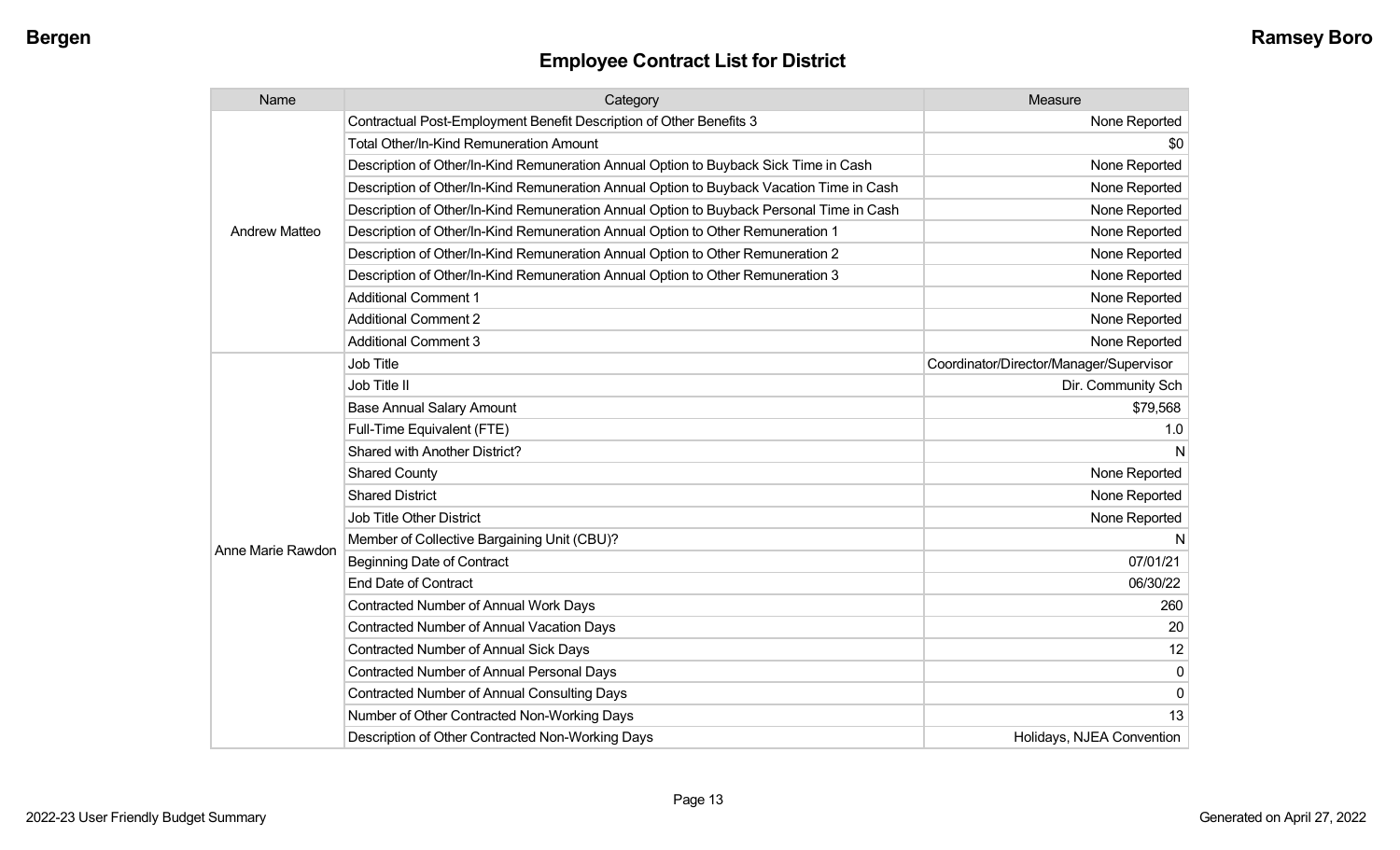| Name                   | Category                                                                                  | Measure                                 |
|------------------------|-------------------------------------------------------------------------------------------|-----------------------------------------|
|                        | <b>Total Allowances Amount</b>                                                            | \$0                                     |
|                        | <b>Total Bonuses Amount</b>                                                               | \$0                                     |
|                        | <b>Total Stipends Amount</b>                                                              | \$0                                     |
|                        | District Contributions Above Teacher Contract for Insurance (Health, Dental, Life, Other) | \$53                                    |
|                        | District Contributions Above Teacher Contract for Retirement Plans                        | \$0                                     |
|                        | <b>Total Contractual Post-Employment Benefit Amount</b>                                   | \$15,000                                |
|                        | Contractual Post-Employment Benefit Description of Payout of Sick days                    | \$100/day for 150 days max.             |
|                        | Contractual Post-Employment Benefit Description of Payout of Vacation days                | none                                    |
|                        | Contractual Post-Employment Benefit Description of Payout of Personal days                | none                                    |
|                        | Contractual Post-Employment Benefit Description of Other Benefits 1                       | None Reported                           |
| Anne Marie Rawdon      | Contractual Post-Employment Benefit Description of Other Benefits 2                       | None Reported                           |
|                        | Contractual Post-Employment Benefit Description of Other Benefits 3                       | None Reported                           |
|                        | <b>Total Other/In-Kind Remuneration Amount</b>                                            | \$0                                     |
|                        | Description of Other/In-Kind Remuneration Annual Option to Buyback Sick Time in Cash      | None Reported                           |
|                        | Description of Other/In-Kind Remuneration Annual Option to Buyback Vacation Time in Cash  | None Reported                           |
|                        | Description of Other/In-Kind Remuneration Annual Option to Buyback Personal Time in Cash  | None Reported                           |
|                        | Description of Other/In-Kind Remuneration Annual Option to Other Remuneration 1           | None Reported                           |
|                        | Description of Other/In-Kind Remuneration Annual Option to Other Remuneration 2           | None Reported                           |
|                        | Description of Other/In-Kind Remuneration Annual Option to Other Remuneration 3           | None Reported                           |
|                        | <b>Additional Comment 1</b>                                                               | None Reported                           |
|                        | <b>Additional Comment 2</b>                                                               | None Reported                           |
|                        | <b>Additional Comment 3</b>                                                               | None Reported                           |
|                        | Job Title                                                                                 | Coordinator/Director/Manager/Supervisor |
| <b>Courtney Rejent</b> | Job Title II                                                                              | Asst. Dir. of Sp. Serv.                 |
|                        | <b>Base Annual Salary Amount</b>                                                          | \$115,875                               |
|                        | Full-Time Equivalent (FTE)                                                                | 1.0                                     |
|                        | Shared with Another District?                                                             | N                                       |
|                        | <b>Shared County</b>                                                                      | None Reported                           |
|                        | <b>Shared District</b>                                                                    | None Reported                           |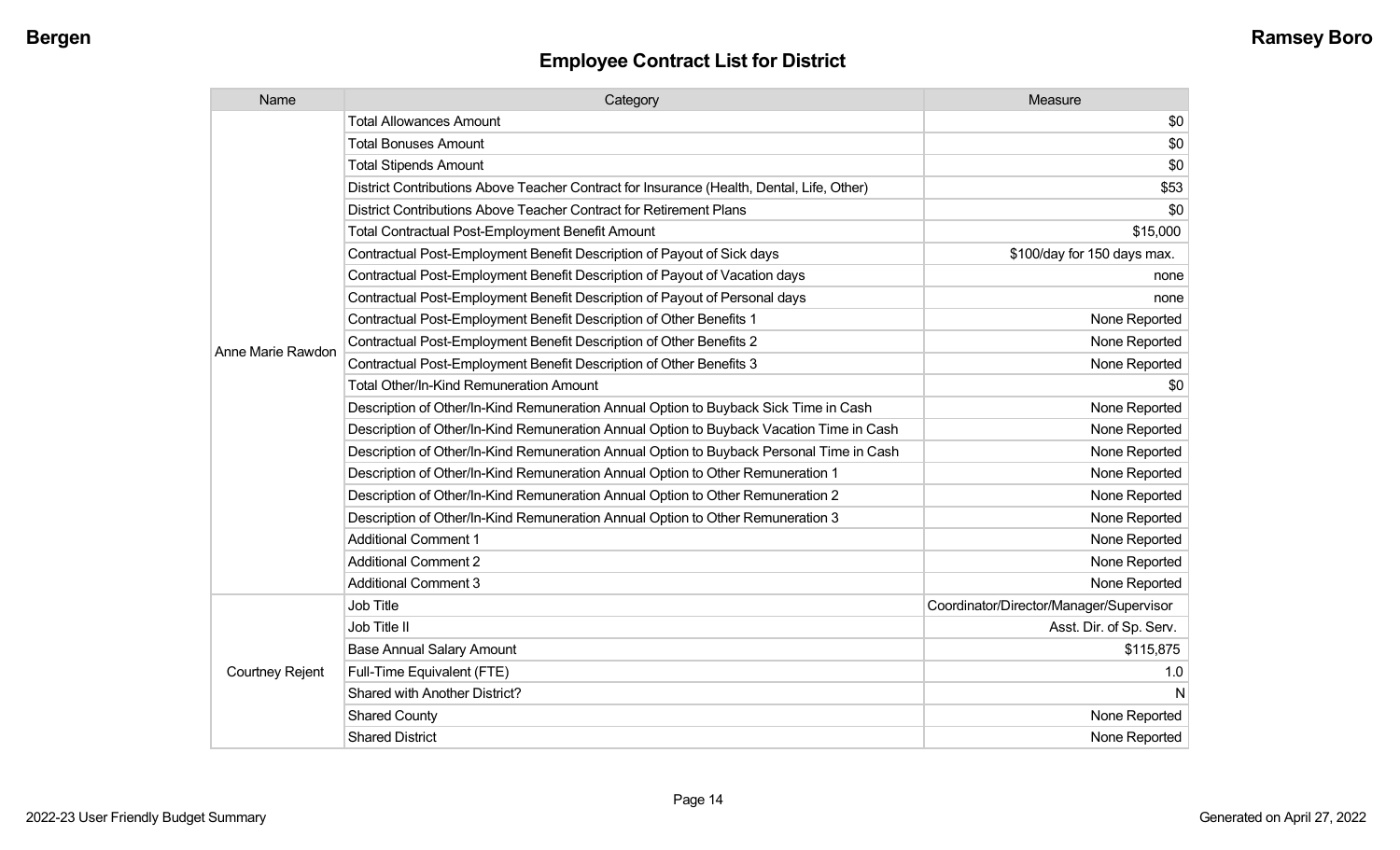| Name                   | Category                                                                                  | Measure                     |
|------------------------|-------------------------------------------------------------------------------------------|-----------------------------|
|                        | <b>Job Title Other District</b>                                                           | None Reported               |
|                        | Member of Collective Bargaining Unit (CBU)?                                               | N.                          |
|                        | <b>Beginning Date of Contract</b>                                                         | 07/01/21                    |
|                        | <b>End Date of Contract</b>                                                               | 06/30/22                    |
|                        | <b>Contracted Number of Annual Work Days</b>                                              | 260                         |
|                        | <b>Contracted Number of Annual Vacation Days</b>                                          | 25                          |
|                        | <b>Contracted Number of Annual Sick Days</b>                                              | 12                          |
|                        | <b>Contracted Number of Annual Personal Days</b>                                          | 0                           |
|                        | Contracted Number of Annual Consulting Days                                               | 0                           |
|                        | Number of Other Contracted Non-Working Days                                               | 13                          |
|                        | Description of Other Contracted Non-Working Days                                          | Holidays, NJEA Convention   |
|                        | <b>Total Allowances Amount</b>                                                            | \$7,300                     |
|                        | <b>Total Bonuses Amount</b>                                                               | \$0                         |
|                        | <b>Total Stipends Amount</b>                                                              | \$0                         |
| <b>Courtney Rejent</b> | District Contributions Above Teacher Contract for Insurance (Health, Dental, Life, Other) | \$53                        |
|                        | District Contributions Above Teacher Contract for Retirement Plans                        | \$0                         |
|                        | <b>Total Contractual Post-Employment Benefit Amount</b>                                   | \$15,000                    |
|                        | Contractual Post-Employment Benefit Description of Payout of Sick days                    | \$100/day for 150 days max. |
|                        | Contractual Post-Employment Benefit Description of Payout of Vacation days                | none                        |
|                        | Contractual Post-Employment Benefit Description of Payout of Personal days                | none                        |
|                        | Contractual Post-Employment Benefit Description of Other Benefits 1                       | None Reported               |
|                        | Contractual Post-Employment Benefit Description of Other Benefits 2                       | None Reported               |
|                        | Contractual Post-Employment Benefit Description of Other Benefits 3                       | None Reported               |
|                        | Total Other/In-Kind Remuneration Amount                                                   | \$0                         |
|                        | Description of Other/In-Kind Remuneration Annual Option to Buyback Sick Time in Cash      | None Reported               |
|                        | Description of Other/In-Kind Remuneration Annual Option to Buyback Vacation Time in Cash  | None Reported               |
|                        | Description of Other/In-Kind Remuneration Annual Option to Buyback Personal Time in Cash  | None Reported               |
|                        | Description of Other/In-Kind Remuneration Annual Option to Other Remuneration 1           | None Reported               |
|                        | Description of Other/In-Kind Remuneration Annual Option to Other Remuneration 2           | None Reported               |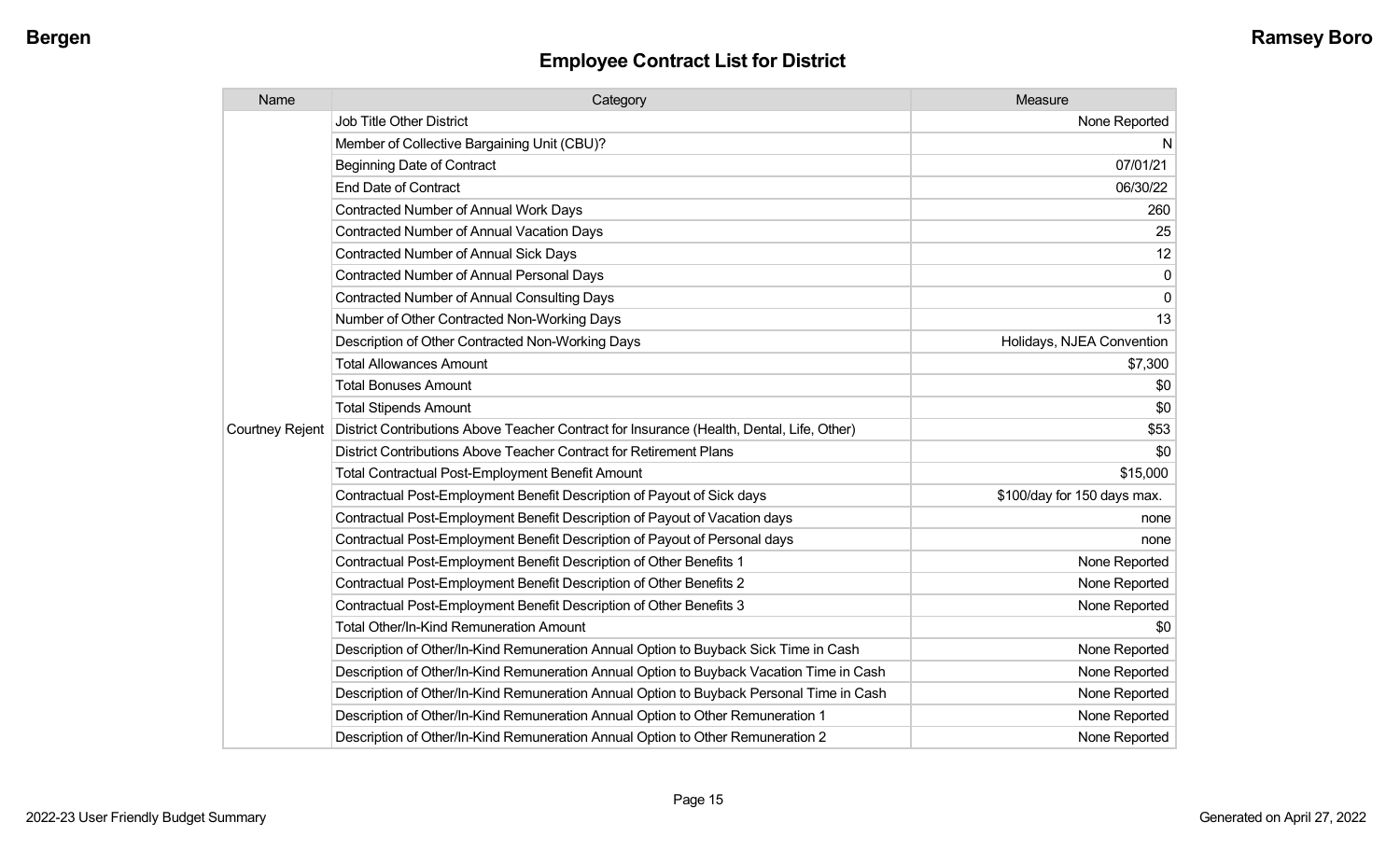| Name                   | Category                                                                                  | Measure                                 |
|------------------------|-------------------------------------------------------------------------------------------|-----------------------------------------|
|                        | Description of Other/In-Kind Remuneration Annual Option to Other Remuneration 3           | None Reported                           |
|                        | <b>Additional Comment 1</b>                                                               | None Reported                           |
| <b>Courtney Rejent</b> | <b>Additional Comment 2</b>                                                               | None Reported                           |
|                        | <b>Additional Comment 3</b>                                                               | None Reported                           |
|                        | Job Title                                                                                 | Coordinator/Director/Manager/Supervisor |
|                        | Job Title II                                                                              | Dir. of Special Services                |
|                        | <b>Base Annual Salary Amount</b>                                                          | \$150,380                               |
|                        | Full-Time Equivalent (FTE)                                                                | 1.0                                     |
|                        | Shared with Another District?                                                             | N                                       |
|                        | <b>Shared County</b>                                                                      | None Reported                           |
|                        | <b>Shared District</b>                                                                    | None Reported                           |
|                        | <b>Job Title Other District</b>                                                           | None Reported                           |
|                        | Member of Collective Bargaining Unit (CBU)?                                               | N                                       |
|                        | <b>Beginning Date of Contract</b>                                                         | 07/01/21                                |
|                        | <b>End Date of Contract</b>                                                               | 06/30/22                                |
|                        | <b>Contracted Number of Annual Work Days</b>                                              | 260                                     |
| Donna Volpe            | <b>Contracted Number of Annual Vacation Days</b>                                          | 25                                      |
|                        | <b>Contracted Number of Annual Sick Days</b>                                              | 12                                      |
|                        | <b>Contracted Number of Annual Personal Days</b>                                          | $\mathbf 0$                             |
|                        | <b>Contracted Number of Annual Consulting Days</b>                                        | $\mathbf{0}$                            |
|                        | Number of Other Contracted Non-Working Days                                               | 13                                      |
|                        | Description of Other Contracted Non-Working Days                                          | Holidays, NJEA Convention               |
|                        | <b>Total Allowances Amount</b>                                                            | \$7,300                                 |
|                        | <b>Total Bonuses Amount</b>                                                               | \$0                                     |
|                        | <b>Total Stipends Amount</b>                                                              | \$20,000                                |
|                        | District Contributions Above Teacher Contract for Insurance (Health, Dental, Life, Other) | \$498                                   |
|                        | District Contributions Above Teacher Contract for Retirement Plans                        | \$0                                     |
|                        | <b>Total Contractual Post-Employment Benefit Amount</b>                                   | \$15,000                                |
|                        | Contractual Post-Employment Benefit Description of Payout of Sick days                    | \$100/day for 150 days max.             |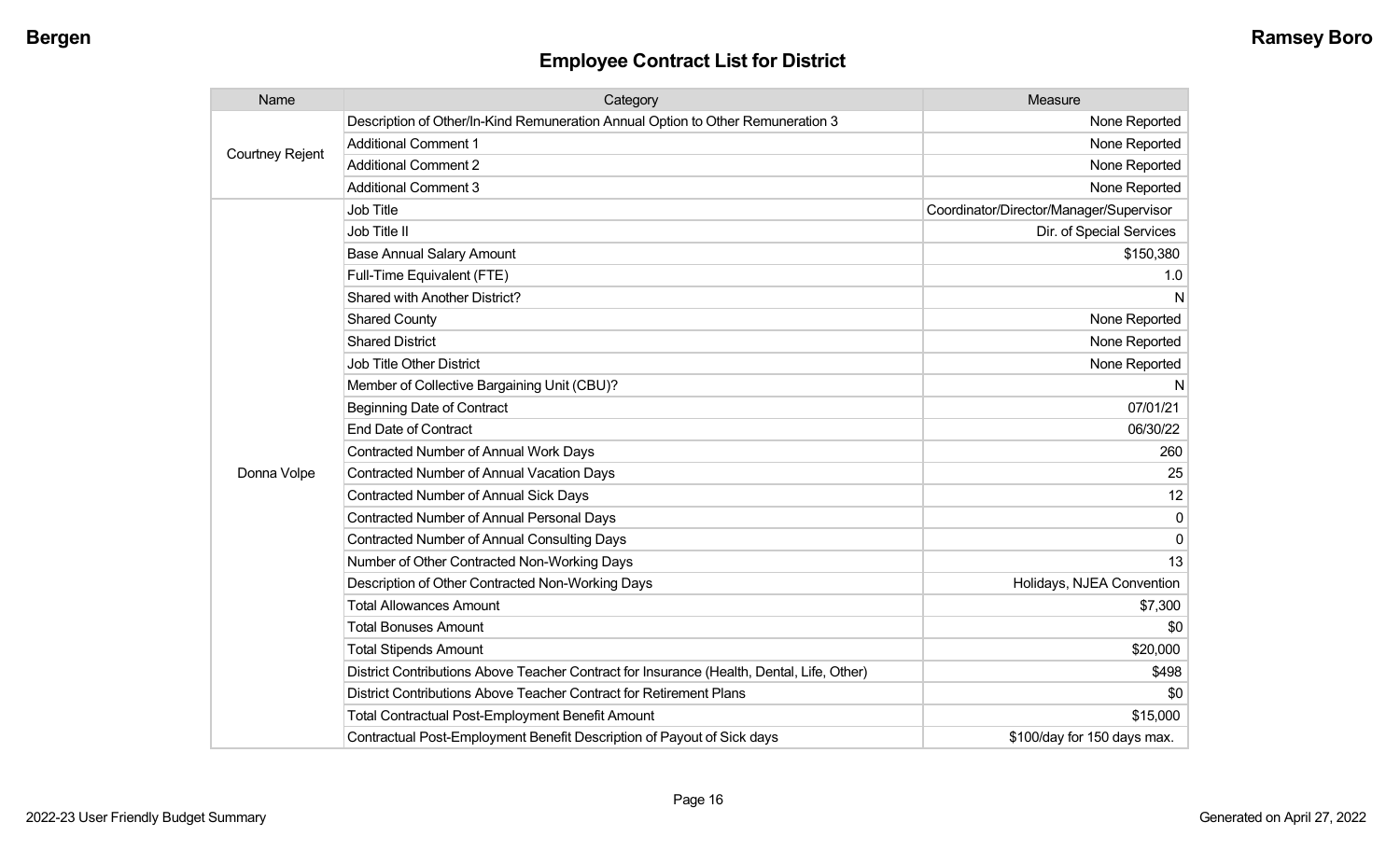| Name               | Category                                                                                 | Measure        |
|--------------------|------------------------------------------------------------------------------------------|----------------|
|                    | Contractual Post-Employment Benefit Description of Payout of Vacation days               | none           |
|                    | Contractual Post-Employment Benefit Description of Payout of Personal days               | none           |
|                    | Contractual Post-Employment Benefit Description of Other Benefits 1                      | None Reported  |
|                    | Contractual Post-Employment Benefit Description of Other Benefits 2                      | None Reported  |
|                    | Contractual Post-Employment Benefit Description of Other Benefits 3                      | None Reported  |
|                    | <b>Total Other/In-Kind Remuneration Amount</b>                                           | \$0            |
|                    | Description of Other/In-Kind Remuneration Annual Option to Buyback Sick Time in Cash     | None Reported  |
| Donna Volpe        | Description of Other/In-Kind Remuneration Annual Option to Buyback Vacation Time in Cash | None Reported  |
|                    | Description of Other/In-Kind Remuneration Annual Option to Buyback Personal Time in Cash | None Reported  |
|                    | Description of Other/In-Kind Remuneration Annual Option to Other Remuneration 1          | None Reported  |
|                    | Description of Other/In-Kind Remuneration Annual Option to Other Remuneration 2          | None Reported  |
|                    | Description of Other/In-Kind Remuneration Annual Option to Other Remuneration 3          | None Reported  |
|                    | <b>Additional Comment 1</b>                                                              | None Reported  |
|                    | <b>Additional Comment 2</b>                                                              | None Reported  |
|                    | <b>Additional Comment 3</b>                                                              | None Reported  |
|                    | Job Title                                                                                | Superintendent |
|                    | Job Title II                                                                             | None Reported  |
|                    | <b>Base Annual Salary Amount</b>                                                         | \$244,007      |
|                    | Full-Time Equivalent (FTE)                                                               | 1.0            |
|                    | Shared with Another District?                                                            | N              |
|                    | <b>Shared County</b>                                                                     | None Reported  |
|                    | <b>Shared District</b>                                                                   | None Reported  |
| Dr. Matthew Murphy | Job Title Other District                                                                 | None Reported  |
|                    | Member of Collective Bargaining Unit (CBU)?                                              | N              |
|                    | <b>Beginning Date of Contract</b>                                                        | 07/01/21       |
|                    | <b>End Date of Contract</b>                                                              | 06/30/22       |
|                    | Contracted Number of Annual Work Days                                                    | 260            |
|                    | <b>Contracted Number of Annual Vacation Days</b>                                         | 25             |
|                    | <b>Contracted Number of Annual Sick Days</b>                                             | 12             |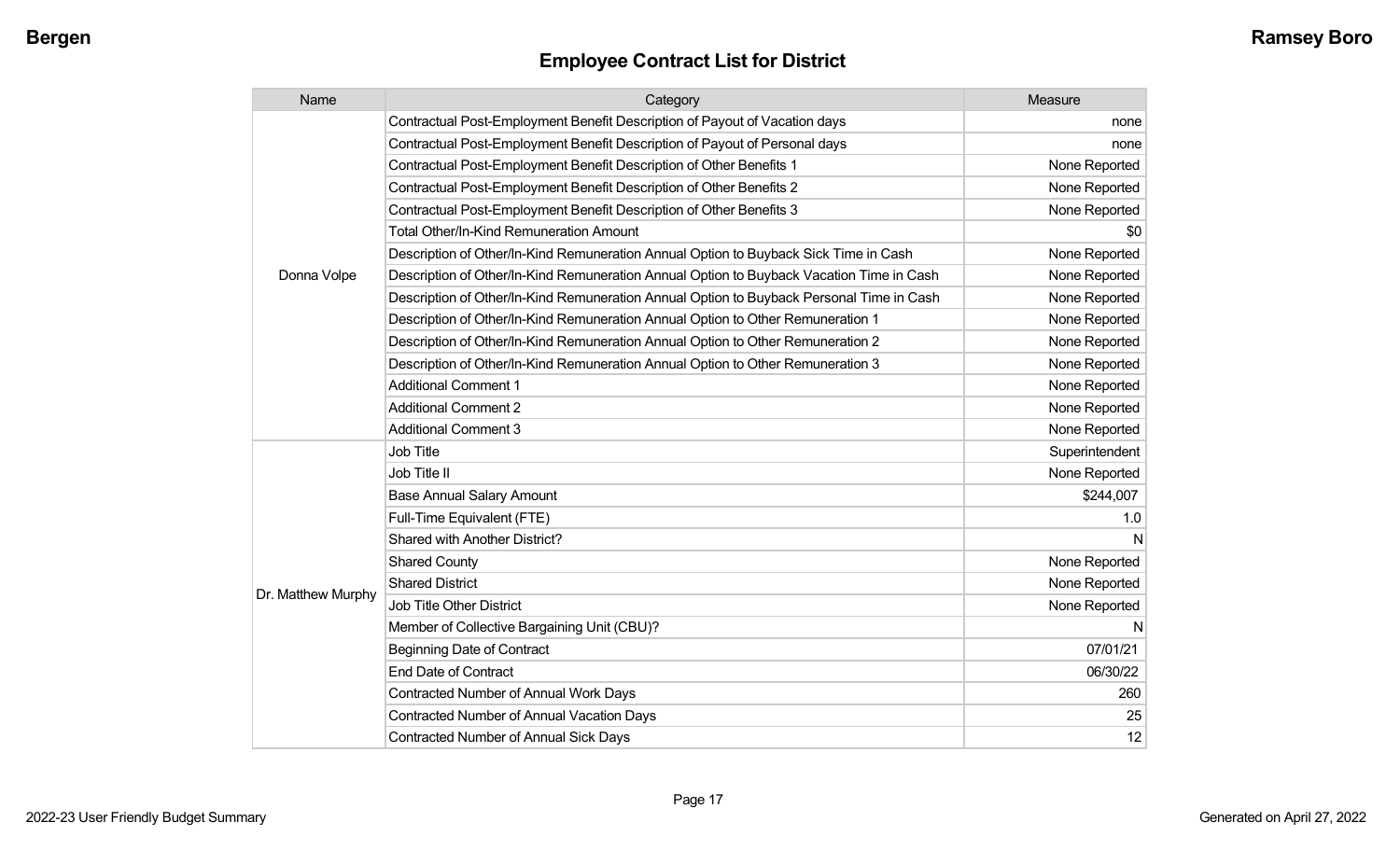| Name               | Category                                                                                  | Measure                     |
|--------------------|-------------------------------------------------------------------------------------------|-----------------------------|
|                    | <b>Contracted Number of Annual Personal Days</b>                                          | $\mathbf 0$                 |
|                    | <b>Contracted Number of Annual Consulting Days</b>                                        | $\mathbf 0$                 |
|                    | Number of Other Contracted Non-Working Days                                               | 13                          |
|                    | Description of Other Contracted Non-Working Days                                          | Holidays, NJEA Convention   |
|                    | <b>Total Allowances Amount</b>                                                            | \$9,100                     |
|                    | <b>Total Bonuses Amount</b>                                                               | \$0                         |
|                    | <b>Total Stipends Amount</b>                                                              | \$0                         |
|                    | District Contributions Above Teacher Contract for Insurance (Health, Dental, Life, Other) | \$551                       |
|                    | District Contributions Above Teacher Contract for Retirement Plans                        | \$0                         |
|                    | <b>Total Contractual Post-Employment Benefit Amount</b>                                   | \$38,462                    |
|                    | Contractual Post-Employment Benefit Description of Payout of Sick days                    | \$100/day for 150 days max. |
|                    | Contractual Post-Employment Benefit Description of Payout of Vacation days                | Per diem x 25 days max.     |
| Dr. Matthew Murphy | Contractual Post-Employment Benefit Description of Payout of Personal days                | none                        |
|                    | Contractual Post-Employment Benefit Description of Other Benefits 1                       | None Reported               |
|                    | Contractual Post-Employment Benefit Description of Other Benefits 2                       | None Reported               |
|                    | Contractual Post-Employment Benefit Description of Other Benefits 3                       | None Reported               |
|                    | Total Other/In-Kind Remuneration Amount                                                   | \$0                         |
|                    | Description of Other/In-Kind Remuneration Annual Option to Buyback Sick Time in Cash      | None Reported               |
|                    | Description of Other/In-Kind Remuneration Annual Option to Buyback Vacation Time in Cash  | None Reported               |
|                    | Description of Other/In-Kind Remuneration Annual Option to Buyback Personal Time in Cash  | None Reported               |
|                    | Description of Other/In-Kind Remuneration Annual Option to Other Remuneration 1           | None Reported               |
|                    | Description of Other/In-Kind Remuneration Annual Option to Other Remuneration 2           | None Reported               |
|                    | Description of Other/In-Kind Remuneration Annual Option to Other Remuneration 3           | None Reported               |
|                    | <b>Additional Comment 1</b>                                                               | None Reported               |
|                    | <b>Additional Comment 2</b>                                                               | None Reported               |
|                    | <b>Additional Comment 3</b>                                                               | None Reported               |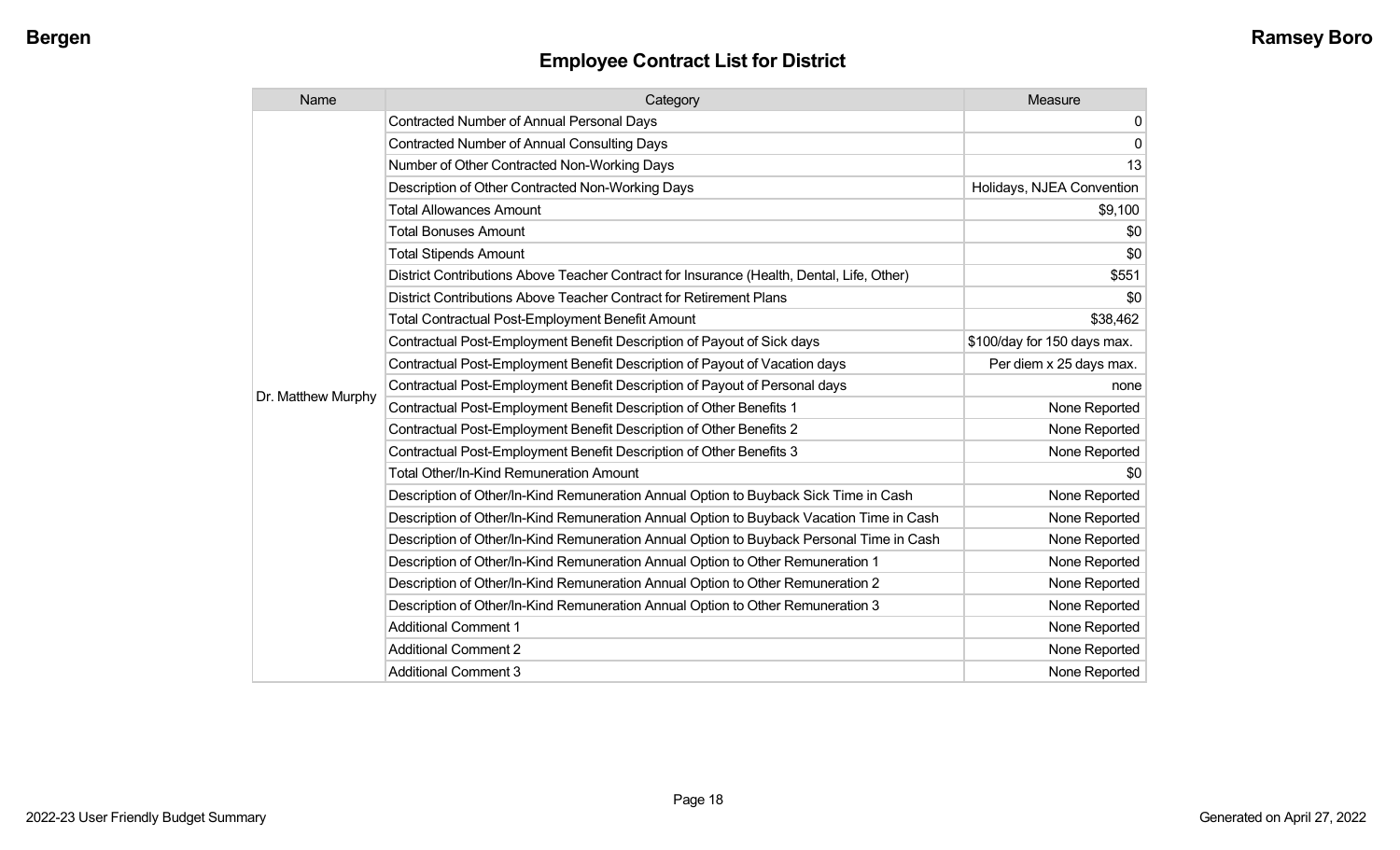| Name           | Category                                                                                  | Measure                   |
|----------------|-------------------------------------------------------------------------------------------|---------------------------|
|                | <b>Job Title</b>                                                                          | Other                     |
|                | Job Title II                                                                              | Maintenance Foreman       |
|                | <b>Base Annual Salary Amount</b>                                                          | \$82,696                  |
|                | Full-Time Equivalent (FTE)                                                                | 1.0                       |
|                | <b>Shared with Another District?</b>                                                      | N                         |
|                | <b>Shared County</b>                                                                      | None Reported             |
|                | <b>Shared District</b>                                                                    | None Reported             |
|                | <b>Job Title Other District</b>                                                           | None Reported             |
|                | Member of Collective Bargaining Unit (CBU)?                                               | N                         |
|                | <b>Beginning Date of Contract</b>                                                         | 07/01/21                  |
|                | <b>End Date of Contract</b>                                                               | 06/30/22                  |
|                | Contracted Number of Annual Work Days                                                     | 260                       |
|                | <b>Contracted Number of Annual Vacation Days</b>                                          | 10                        |
|                | <b>Contracted Number of Annual Sick Days</b>                                              | 12                        |
| Frank Bocchino | Contracted Number of Annual Personal Days                                                 | 3                         |
|                | <b>Contracted Number of Annual Consulting Days</b>                                        | $\mathbf 0$               |
|                | Number of Other Contracted Non-Working Days                                               | 13                        |
|                | Description of Other Contracted Non-Working Days                                          | Holidays, NJEA Convention |
|                | <b>Total Allowances Amount</b>                                                            | \$500                     |
|                | <b>Total Bonuses Amount</b>                                                               | \$0                       |
|                | <b>Total Stipends Amount</b>                                                              | \$0                       |
|                | District Contributions Above Teacher Contract for Insurance (Health, Dental, Life, Other) | \$53                      |
|                | District Contributions Above Teacher Contract for Retirement Plans                        | \$0                       |
|                | <b>Total Contractual Post-Employment Benefit Amount</b>                                   | \$0                       |
|                | Contractual Post-Employment Benefit Description of Payout of Sick days                    | none                      |
|                | Contractual Post-Employment Benefit Description of Payout of Vacation days                | none                      |
|                | Contractual Post-Employment Benefit Description of Payout of Personal days                | none                      |
|                | Contractual Post-Employment Benefit Description of Other Benefits 1                       | None Reported             |
|                | Contractual Post-Employment Benefit Description of Other Benefits 2                       | None Reported             |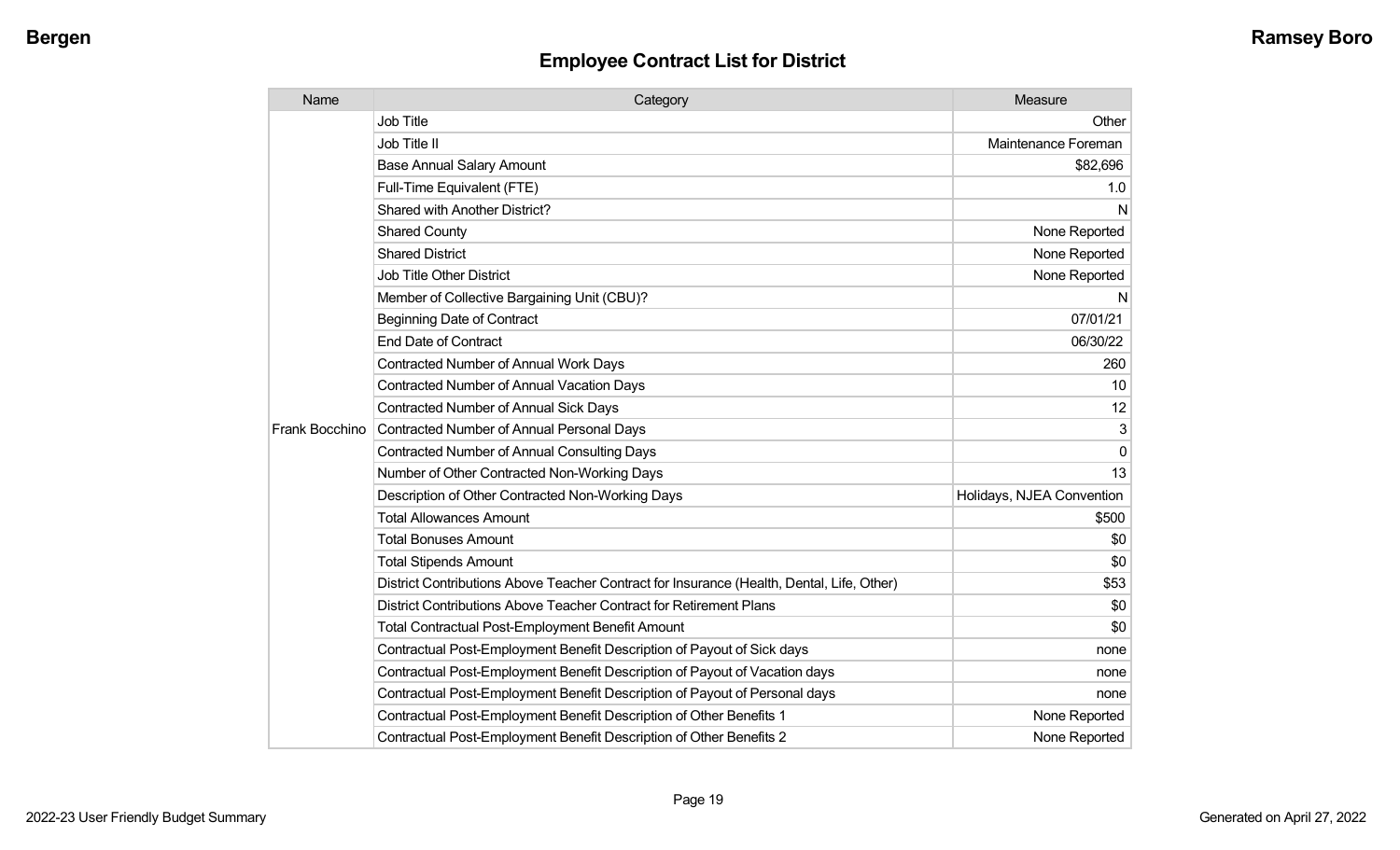| Name           | Category                                                                                 | Measure                   |
|----------------|------------------------------------------------------------------------------------------|---------------------------|
|                | Contractual Post-Employment Benefit Description of Other Benefits 3                      | None Reported             |
|                | <b>Total Other/In-Kind Remuneration Amount</b>                                           | \$0                       |
|                | Description of Other/In-Kind Remuneration Annual Option to Buyback Sick Time in Cash     | None Reported             |
|                | Description of Other/In-Kind Remuneration Annual Option to Buyback Vacation Time in Cash | None Reported             |
|                | Description of Other/In-Kind Remuneration Annual Option to Buyback Personal Time in Cash | None Reported             |
| Frank Bocchino | Description of Other/In-Kind Remuneration Annual Option to Other Remuneration 1          | None Reported             |
|                | Description of Other/In-Kind Remuneration Annual Option to Other Remuneration 2          | None Reported             |
|                | Description of Other/In-Kind Remuneration Annual Option to Other Remuneration 3          | None Reported             |
|                | <b>Additional Comment 1</b>                                                              | None Reported             |
|                | <b>Additional Comment 2</b>                                                              | None Reported             |
|                | <b>Additional Comment 3</b>                                                              | None Reported             |
|                | <b>Job Title</b>                                                                         | Other                     |
|                | Job Title II                                                                             | Network Administrator     |
|                | <b>Base Annual Salary Amount</b>                                                         | \$86,824                  |
|                | Full-Time Equivalent (FTE)                                                               | 1.0                       |
|                | Shared with Another District?                                                            | N                         |
|                | <b>Shared County</b>                                                                     | None Reported             |
|                | <b>Shared District</b>                                                                   | None Reported             |
|                | <b>Job Title Other District</b>                                                          | None Reported             |
|                | Member of Collective Bargaining Unit (CBU)?                                              | N                         |
| James Carr     | <b>Beginning Date of Contract</b>                                                        | 07/01/21                  |
|                | <b>End Date of Contract</b>                                                              | 06/30/22                  |
|                | Contracted Number of Annual Work Days                                                    | 260                       |
|                | Contracted Number of Annual Vacation Days                                                | 10                        |
|                | <b>Contracted Number of Annual Sick Days</b>                                             | 12                        |
|                | Contracted Number of Annual Personal Days                                                | $\overline{2}$            |
|                | <b>Contracted Number of Annual Consulting Days</b>                                       | $\overline{0}$            |
|                | Number of Other Contracted Non-Working Days                                              | 13                        |
|                | Description of Other Contracted Non-Working Days                                         | Holidays, NJEA Convention |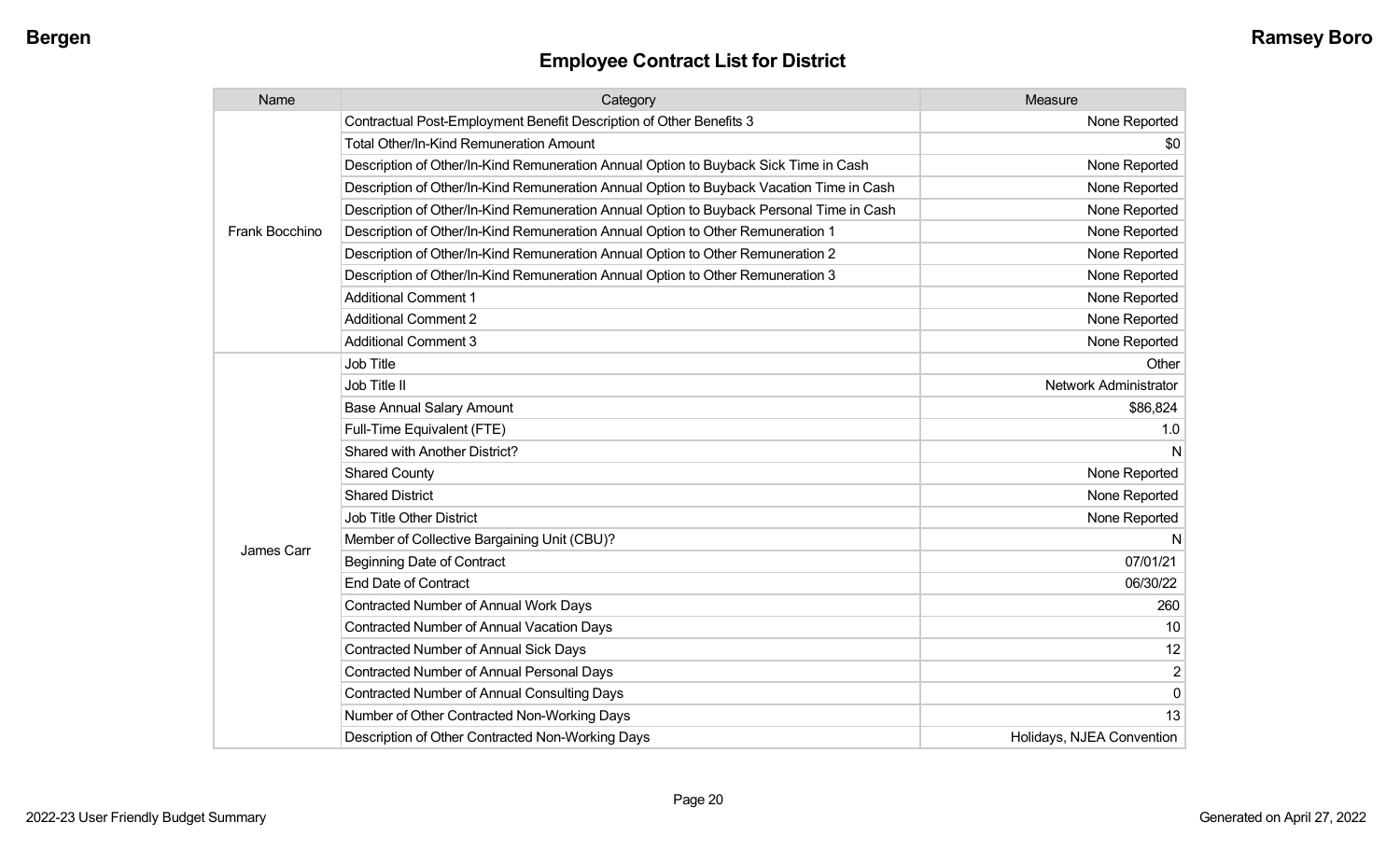| Name              | Category                                                                                  | Measure                                 |
|-------------------|-------------------------------------------------------------------------------------------|-----------------------------------------|
|                   | <b>Total Allowances Amount</b>                                                            | \$0                                     |
|                   | <b>Total Bonuses Amount</b>                                                               | \$0                                     |
|                   | <b>Total Stipends Amount</b>                                                              | \$0                                     |
|                   | District Contributions Above Teacher Contract for Insurance (Health, Dental, Life, Other) | \$53                                    |
|                   | District Contributions Above Teacher Contract for Retirement Plans                        | \$0                                     |
|                   | <b>Total Contractual Post-Employment Benefit Amount</b>                                   | \$0                                     |
|                   | Contractual Post-Employment Benefit Description of Payout of Sick days                    | none                                    |
|                   | Contractual Post-Employment Benefit Description of Payout of Vacation days                | none                                    |
|                   | Contractual Post-Employment Benefit Description of Payout of Personal days                | none                                    |
|                   | Contractual Post-Employment Benefit Description of Other Benefits 1                       | None Reported                           |
| James Carr        | Contractual Post-Employment Benefit Description of Other Benefits 2                       | None Reported                           |
|                   | Contractual Post-Employment Benefit Description of Other Benefits 3                       | None Reported                           |
|                   | Total Other/In-Kind Remuneration Amount                                                   | \$0                                     |
|                   | Description of Other/In-Kind Remuneration Annual Option to Buyback Sick Time in Cash      | None Reported                           |
|                   | Description of Other/In-Kind Remuneration Annual Option to Buyback Vacation Time in Cash  | None Reported                           |
|                   | Description of Other/In-Kind Remuneration Annual Option to Buyback Personal Time in Cash  | None Reported                           |
|                   | Description of Other/In-Kind Remuneration Annual Option to Other Remuneration 1           | None Reported                           |
|                   | Description of Other/In-Kind Remuneration Annual Option to Other Remuneration 2           | None Reported                           |
|                   | Description of Other/In-Kind Remuneration Annual Option to Other Remuneration 3           | None Reported                           |
|                   | <b>Additional Comment 1</b>                                                               | None Reported                           |
|                   | <b>Additional Comment 2</b>                                                               | None Reported                           |
|                   | <b>Additional Comment 3</b>                                                               | None Reported                           |
|                   | Job Title                                                                                 | Coordinator/Director/Manager/Supervisor |
|                   | Job Title II                                                                              | Dir. of Technology                      |
|                   | <b>Base Annual Salary Amount</b>                                                          | \$147,562                               |
| John (Ryan) Kenny | Full-Time Equivalent (FTE)                                                                | 1.0                                     |
|                   | <b>Shared with Another District?</b>                                                      | N                                       |
|                   | <b>Shared County</b>                                                                      | None Reported                           |
|                   | <b>Shared District</b>                                                                    | None Reported                           |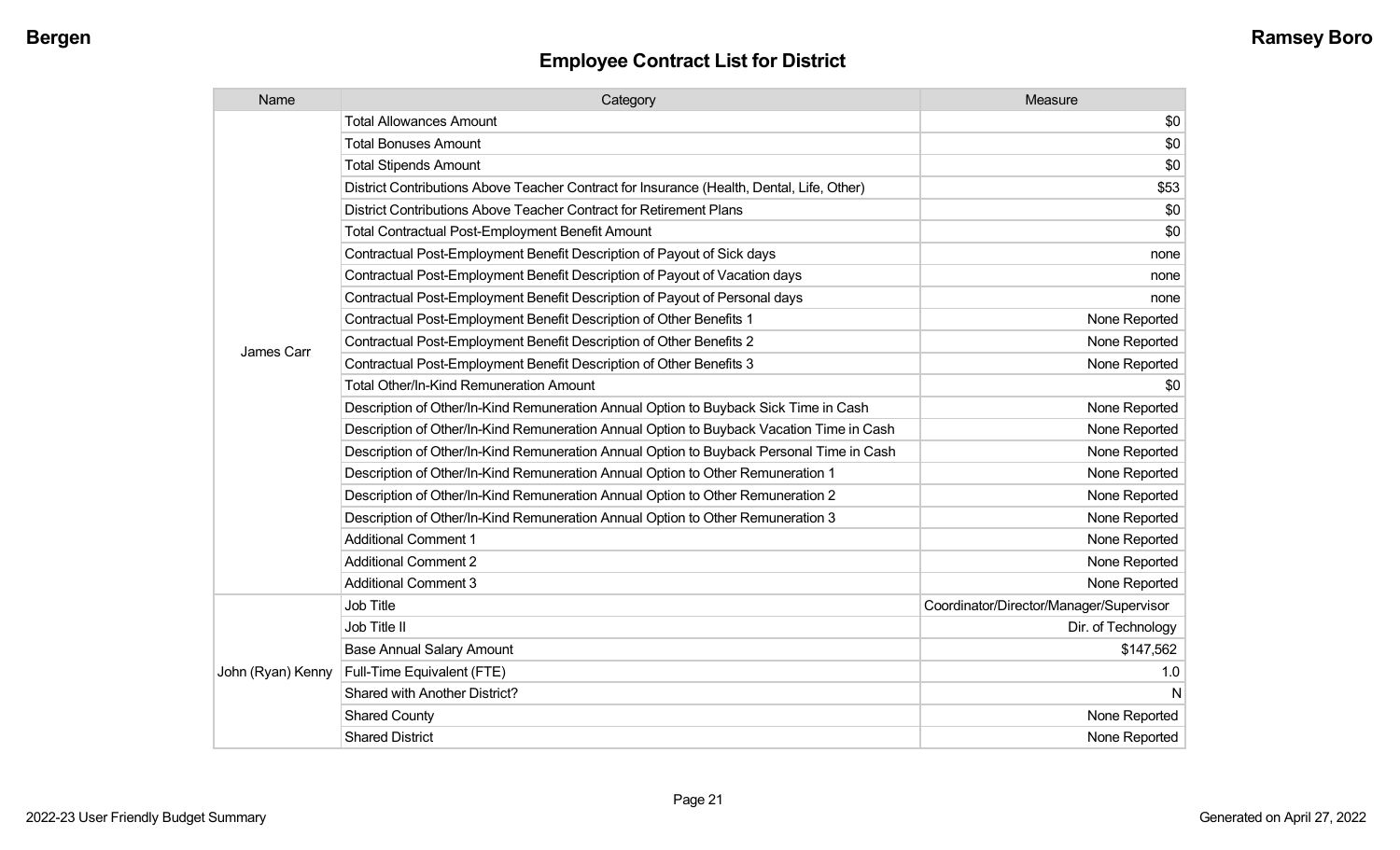| Name              | Category                                                                                  | Measure                   |
|-------------------|-------------------------------------------------------------------------------------------|---------------------------|
|                   | <b>Job Title Other District</b>                                                           | None Reported             |
|                   | Member of Collective Bargaining Unit (CBU)?                                               | N                         |
|                   | <b>Beginning Date of Contract</b>                                                         | 07/01/21                  |
|                   | <b>End Date of Contract</b>                                                               | 06/30/22                  |
|                   | Contracted Number of Annual Work Days                                                     | 260                       |
|                   | Contracted Number of Annual Vacation Days                                                 | 25                        |
|                   | Contracted Number of Annual Sick Days                                                     | 12                        |
|                   | Contracted Number of Annual Personal Days                                                 | 0                         |
|                   | Contracted Number of Annual Consulting Days                                               | $\mathbf 0$               |
|                   | Number of Other Contracted Non-Working Days                                               | 13                        |
|                   | Description of Other Contracted Non-Working Days                                          | Holidays, NJEA Convention |
|                   | <b>Total Allowances Amount</b>                                                            | \$3,300                   |
|                   | <b>Total Bonuses Amount</b>                                                               | \$0                       |
|                   | <b>Total Stipends Amount</b>                                                              | \$0                       |
| John (Ryan) Kenny | District Contributions Above Teacher Contract for Insurance (Health, Dental, Life, Other) | \$551                     |
|                   | District Contributions Above Teacher Contract for Retirement Plans                        | \$0                       |
|                   | <b>Total Contractual Post-Employment Benefit Amount</b>                                   | \$26,351                  |
|                   | Contractual Post-Employment Benefit Description of Payout of Sick days                    | 150 days @ \$100/day max. |
|                   | Contractual Post-Employment Benefit Description of Payout of Vacation days                | Per diem @ 20 days max.   |
|                   | Contractual Post-Employment Benefit Description of Payout of Personal days                | none                      |
|                   | Contractual Post-Employment Benefit Description of Other Benefits 1                       | None Reported             |
|                   | Contractual Post-Employment Benefit Description of Other Benefits 2                       | None Reported             |
|                   | Contractual Post-Employment Benefit Description of Other Benefits 3                       | None Reported             |
|                   | <b>Total Other/In-Kind Remuneration Amount</b>                                            | \$0                       |
|                   | Description of Other/In-Kind Remuneration Annual Option to Buyback Sick Time in Cash      | None Reported             |
|                   | Description of Other/In-Kind Remuneration Annual Option to Buyback Vacation Time in Cash  | None Reported             |
|                   | Description of Other/In-Kind Remuneration Annual Option to Buyback Personal Time in Cash  | None Reported             |
|                   | Description of Other/In-Kind Remuneration Annual Option to Other Remuneration 1           | None Reported             |
|                   | Description of Other/In-Kind Remuneration Annual Option to Other Remuneration 2           | None Reported             |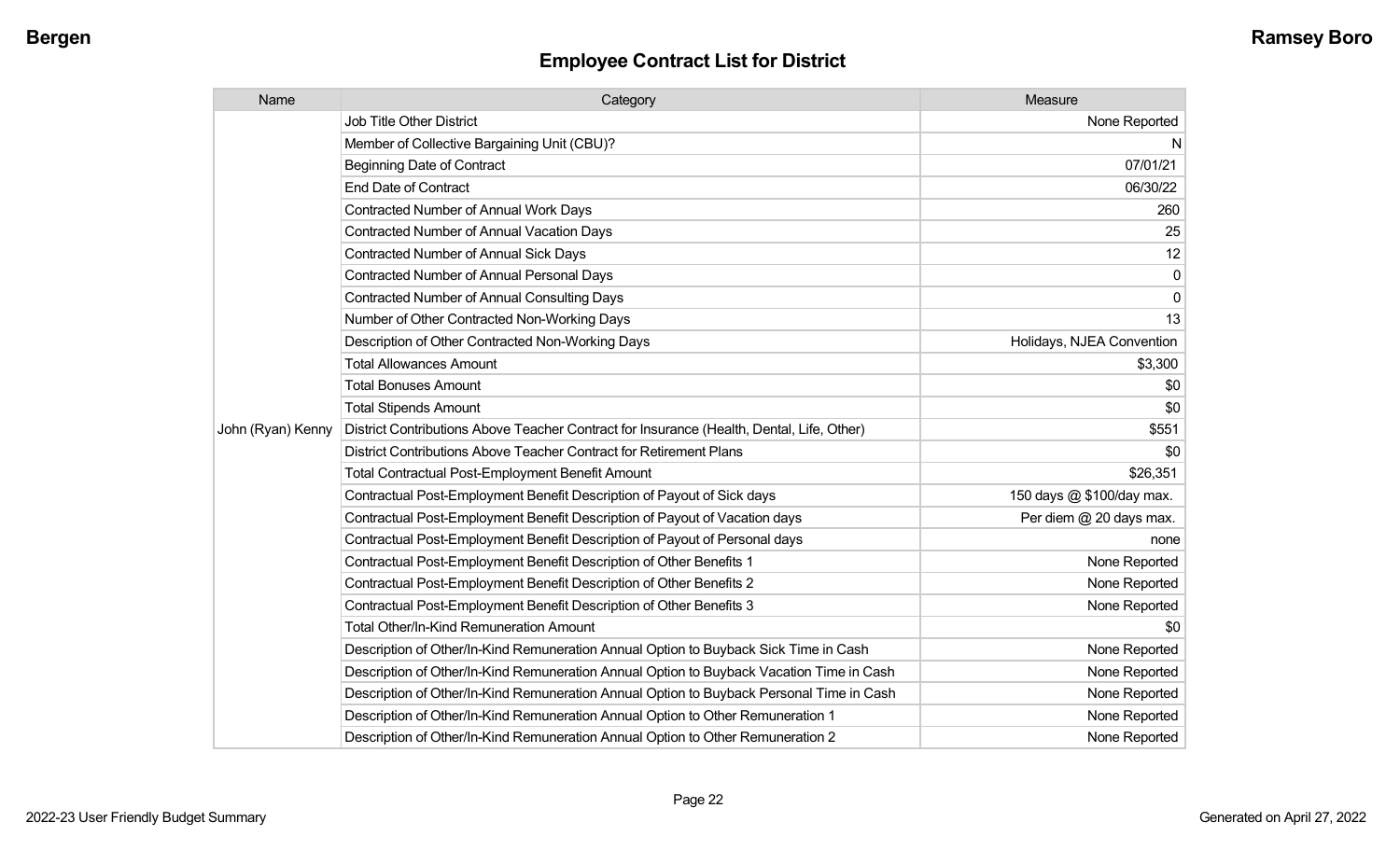| Name              | Category                                                                                  | Measure                                 |
|-------------------|-------------------------------------------------------------------------------------------|-----------------------------------------|
|                   | Description of Other/In-Kind Remuneration Annual Option to Other Remuneration 3           | None Reported                           |
|                   | <b>Additional Comment 1</b>                                                               | None Reported                           |
| John (Ryan) Kenny | <b>Additional Comment 2</b>                                                               | None Reported                           |
|                   | <b>Additional Comment 3</b>                                                               | None Reported                           |
|                   | Job Title                                                                                 | Coordinator/Director/Manager/Supervisor |
|                   | Job Title II                                                                              | Supv. of Bldgs & Grnds                  |
|                   | <b>Base Annual Salary Amount</b>                                                          | \$111,395                               |
|                   | Full-Time Equivalent (FTE)                                                                | 1.0                                     |
|                   | Shared with Another District?                                                             | N                                       |
|                   | <b>Shared County</b>                                                                      | None Reported                           |
|                   | <b>Shared District</b>                                                                    | None Reported                           |
|                   | <b>Job Title Other District</b>                                                           | None Reported                           |
|                   | Member of Collective Bargaining Unit (CBU)?                                               | N                                       |
|                   | <b>Beginning Date of Contract</b>                                                         | 07/01/21                                |
|                   | End Date of Contract                                                                      | 06/30/22                                |
|                   | Contracted Number of Annual Work Days                                                     | 260                                     |
| Joseph Fojon      | <b>Contracted Number of Annual Vacation Days</b>                                          | 25                                      |
|                   | <b>Contracted Number of Annual Sick Days</b>                                              | 12                                      |
|                   | Contracted Number of Annual Personal Days                                                 | $\overline{2}$                          |
|                   | <b>Contracted Number of Annual Consulting Days</b>                                        | $\Omega$                                |
|                   | Number of Other Contracted Non-Working Days                                               | 13                                      |
|                   | Description of Other Contracted Non-Working Days                                          | Holidays, NJEA Convention               |
|                   | <b>Total Allowances Amount</b>                                                            | \$4,500                                 |
|                   | <b>Total Bonuses Amount</b>                                                               | \$0                                     |
|                   | <b>Total Stipends Amount</b>                                                              | \$30,000                                |
|                   | District Contributions Above Teacher Contract for Insurance (Health, Dental, Life, Other) | \$551                                   |
|                   | District Contributions Above Teacher Contract for Retirement Plans                        | \$0                                     |
|                   | <b>Total Contractual Post-Employment Benefit Amount</b>                                   | \$15,000                                |
|                   | Contractual Post-Employment Benefit Description of Payout of Sick days                    | 150 days @ \$100/day max.               |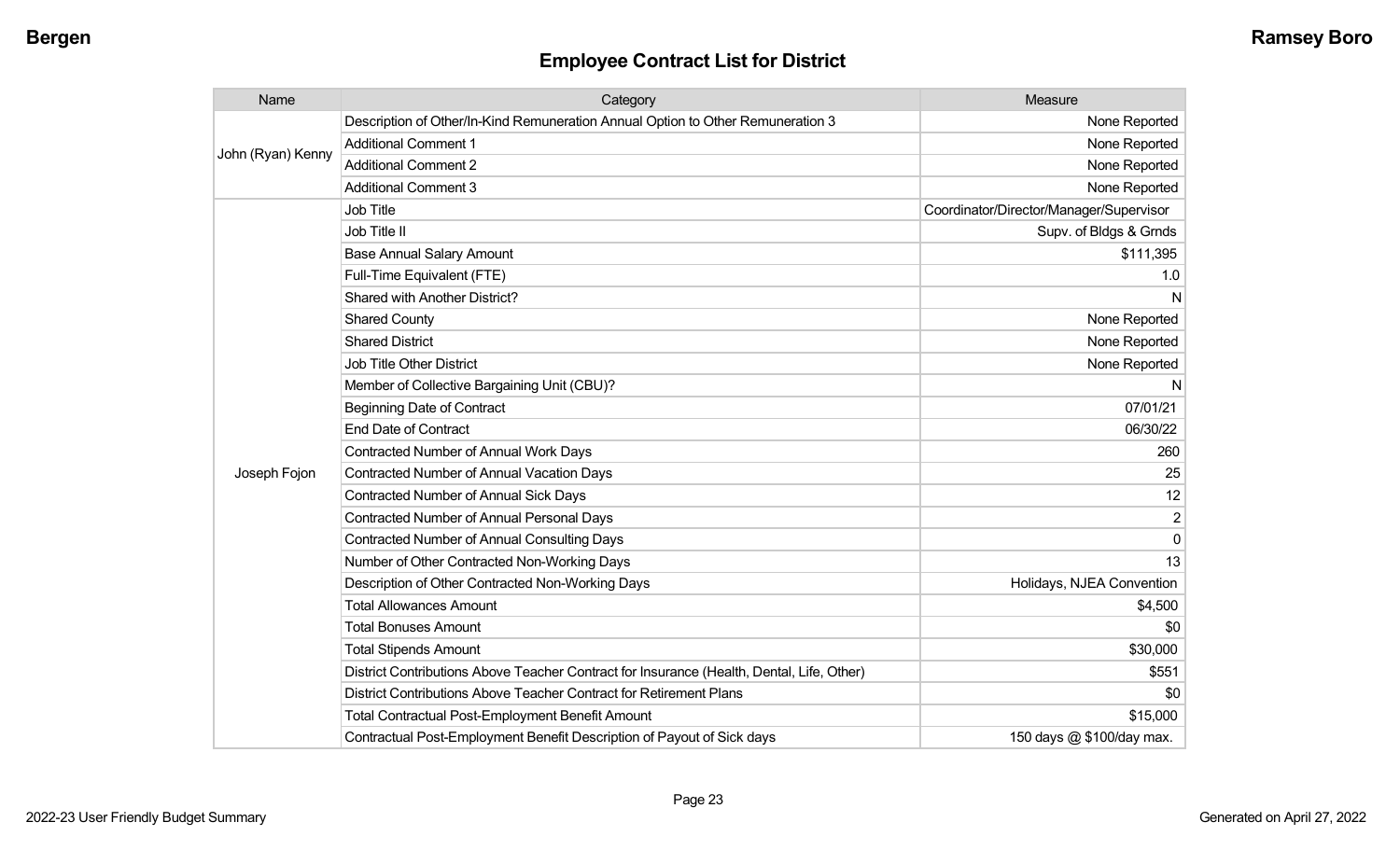| Name         | Category                                                                                 | Measure                     |
|--------------|------------------------------------------------------------------------------------------|-----------------------------|
|              | Contractual Post-Employment Benefit Description of Payout of Vacation days               | none                        |
|              | Contractual Post-Employment Benefit Description of Payout of Personal days               | none                        |
|              | Contractual Post-Employment Benefit Description of Other Benefits 1                      | None Reported               |
|              | Contractual Post-Employment Benefit Description of Other Benefits 2                      | None Reported               |
|              | Contractual Post-Employment Benefit Description of Other Benefits 3                      | None Reported               |
|              | <b>Total Other/In-Kind Remuneration Amount</b>                                           | \$0                         |
|              | Description of Other/In-Kind Remuneration Annual Option to Buyback Sick Time in Cash     | None Reported               |
| Joseph Fojon | Description of Other/In-Kind Remuneration Annual Option to Buyback Vacation Time in Cash | None Reported               |
|              | Description of Other/In-Kind Remuneration Annual Option to Buyback Personal Time in Cash | None Reported               |
|              | Description of Other/In-Kind Remuneration Annual Option to Other Remuneration 1          | None Reported               |
|              | Description of Other/In-Kind Remuneration Annual Option to Other Remuneration 2          | None Reported               |
|              | Description of Other/In-Kind Remuneration Annual Option to Other Remuneration 3          | None Reported               |
|              | <b>Additional Comment 1</b>                                                              | None Reported               |
|              | <b>Additional Comment 2</b>                                                              | None Reported               |
|              | <b>Additional Comment 3</b>                                                              | None Reported               |
|              | Job Title                                                                                | Other                       |
|              | Job Title II                                                                             | <b>Custodial Supervisor</b> |
|              | <b>Base Annual Salary Amount</b>                                                         | \$76,783                    |
|              | Full-Time Equivalent (FTE)                                                               | 1.0                         |
|              | Shared with Another District?                                                            | N                           |
|              | <b>Shared County</b>                                                                     | None Reported               |
|              | <b>Shared District</b>                                                                   | None Reported               |
| Joseph Lutz  | Job Title Other District                                                                 | None Reported               |
|              | Member of Collective Bargaining Unit (CBU)?                                              | N                           |
|              | <b>Beginning Date of Contract</b>                                                        | 07/01/21                    |
|              | <b>End Date of Contract</b>                                                              | 06/30/22                    |
|              | Contracted Number of Annual Work Days                                                    | 260                         |
|              | <b>Contracted Number of Annual Vacation Days</b>                                         | 25                          |
|              | Contracted Number of Annual Sick Days                                                    | 12                          |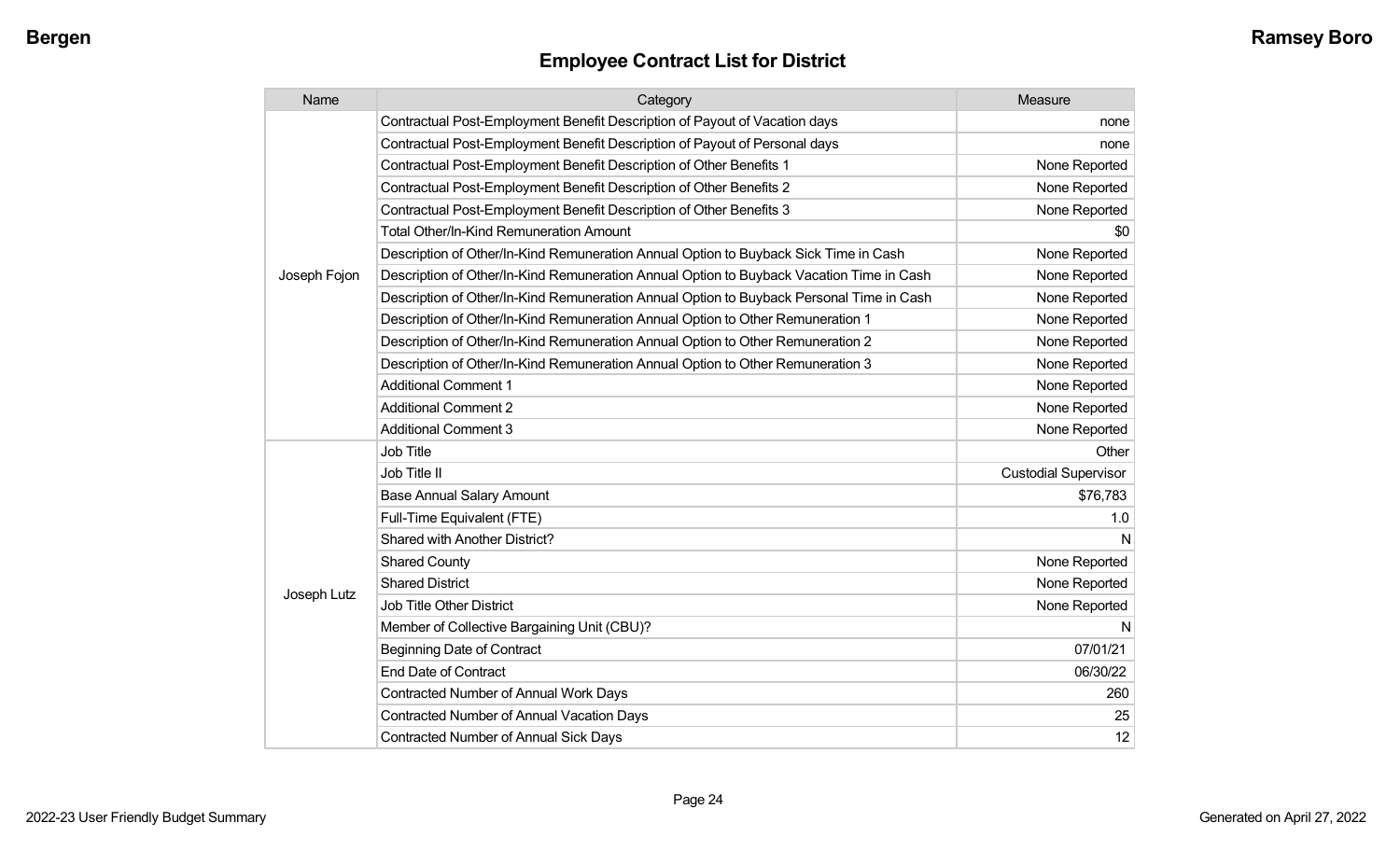| Name        | Category                                                                                  | Measure                    |
|-------------|-------------------------------------------------------------------------------------------|----------------------------|
|             | <b>Contracted Number of Annual Personal Days</b>                                          | 3                          |
|             | <b>Contracted Number of Annual Consulting Days</b>                                        | $\mathbf 0$                |
|             | Number of Other Contracted Non-Working Days                                               | 13                         |
|             | Description of Other Contracted Non-Working Days                                          | Holidays, NJEA Convention  |
|             | <b>Total Allowances Amount</b>                                                            | \$500                      |
|             | <b>Total Bonuses Amount</b>                                                               | \$0                        |
|             | <b>Total Stipends Amount</b>                                                              | \$0                        |
|             | District Contributions Above Teacher Contract for Insurance (Health, Dental, Life, Other) | \$53                       |
|             | District Contributions Above Teacher Contract for Retirement Plans                        | \$0                        |
|             | <b>Total Contractual Post-Employment Benefit Amount</b>                                   | \$7,500                    |
|             | Contractual Post-Employment Benefit Description of Payout of Sick days                    | \$50/day for 150 days max. |
|             | Contractual Post-Employment Benefit Description of Payout of Vacation days                | none                       |
|             | Contractual Post-Employment Benefit Description of Payout of Personal days                | none                       |
| Joseph Lutz | Contractual Post-Employment Benefit Description of Other Benefits 1                       | None Reported              |
|             | Contractual Post-Employment Benefit Description of Other Benefits 2                       | None Reported              |
|             | Contractual Post-Employment Benefit Description of Other Benefits 3                       | None Reported              |
|             | Total Other/In-Kind Remuneration Amount                                                   | \$0                        |
|             | Description of Other/In-Kind Remuneration Annual Option to Buyback Sick Time in Cash      | None Reported              |
|             | Description of Other/In-Kind Remuneration Annual Option to Buyback Vacation Time in Cash  | None Reported              |
|             | Description of Other/In-Kind Remuneration Annual Option to Buyback Personal Time in Cash  | None Reported              |
|             | Description of Other/In-Kind Remuneration Annual Option to Other Remuneration 1           | None Reported              |
|             | Description of Other/In-Kind Remuneration Annual Option to Other Remuneration 2           | None Reported              |
|             | Description of Other/In-Kind Remuneration Annual Option to Other Remuneration 3           | None Reported              |
|             | <b>Additional Comment 1</b>                                                               | None Reported              |
|             | <b>Additional Comment 2</b>                                                               | None Reported              |
|             | <b>Additional Comment 3</b>                                                               | None Reported              |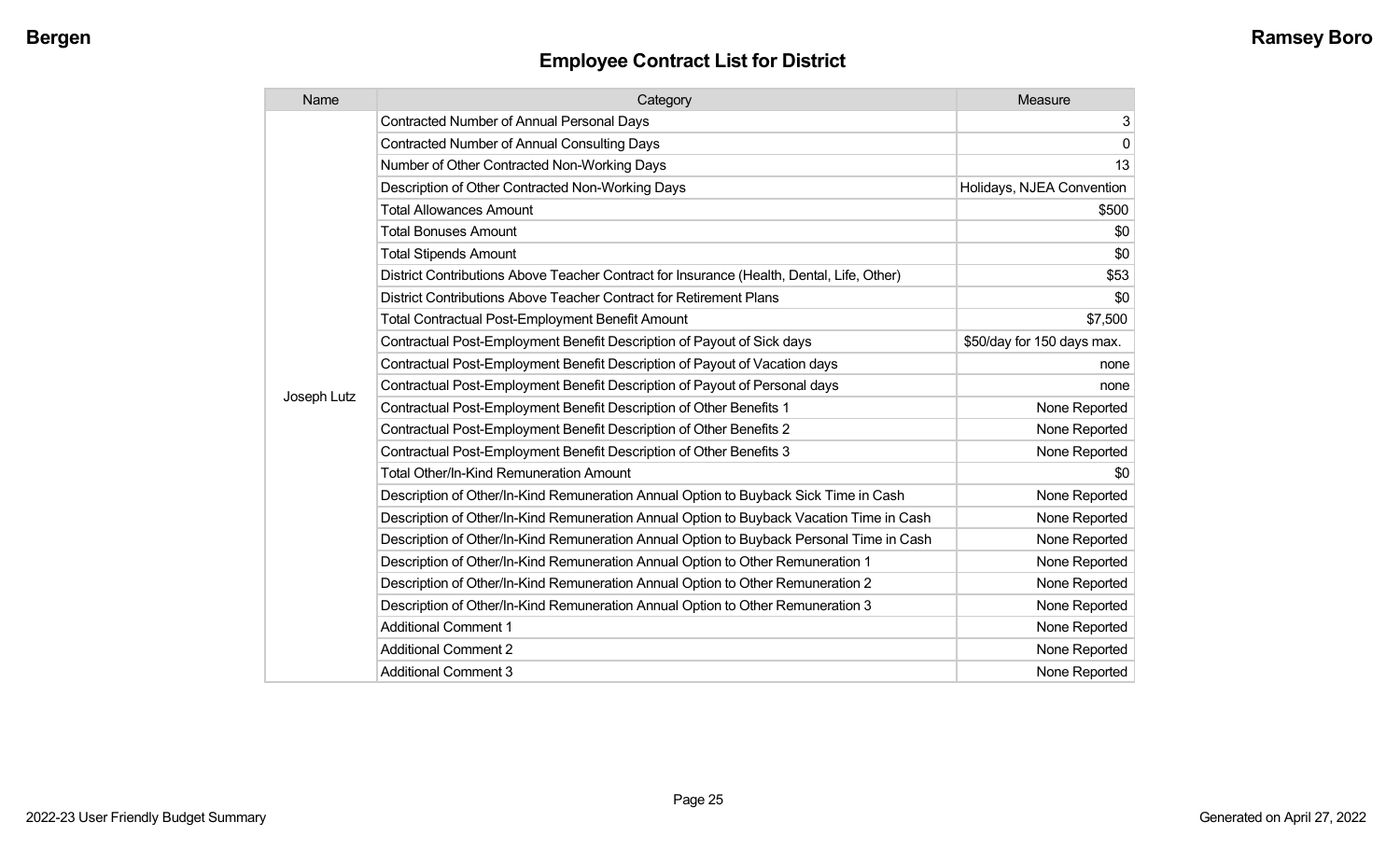| Name            | Category                                                                                  | Measure                   |
|-----------------|-------------------------------------------------------------------------------------------|---------------------------|
|                 | Job Title                                                                                 | Accountant                |
|                 | Job Title II                                                                              | None Reported             |
|                 | <b>Base Annual Salary Amount</b>                                                          | \$76,826                  |
|                 | Full-Time Equivalent (FTE)                                                                | 1.0                       |
|                 | Shared with Another District?                                                             | N                         |
|                 | <b>Shared County</b>                                                                      | None Reported             |
|                 | <b>Shared District</b>                                                                    | None Reported             |
|                 | Job Title Other District                                                                  | None Reported             |
|                 | Member of Collective Bargaining Unit (CBU)?                                               | N                         |
|                 | <b>Beginning Date of Contract</b>                                                         | 07/01/21                  |
|                 | <b>End Date of Contract</b>                                                               | 06/30/22                  |
|                 | <b>Contracted Number of Annual Work Days</b>                                              | 260                       |
|                 | <b>Contracted Number of Annual Vacation Days</b>                                          | 15                        |
|                 | <b>Contracted Number of Annual Sick Days</b>                                              | 12                        |
| Rebecca Ploszaj | Contracted Number of Annual Personal Days                                                 | $\overline{2}$            |
|                 | <b>Contracted Number of Annual Consulting Days</b>                                        | $\mathbf 0$               |
|                 | Number of Other Contracted Non-Working Days                                               | 13                        |
|                 | Description of Other Contracted Non-Working Days                                          | Holidays, NJEA Convention |
|                 | <b>Total Allowances Amount</b>                                                            | \$0                       |
|                 | <b>Total Bonuses Amount</b>                                                               | \$0                       |
|                 | <b>Total Stipends Amount</b>                                                              | \$0                       |
|                 | District Contributions Above Teacher Contract for Insurance (Health, Dental, Life, Other) | \$53                      |
|                 | District Contributions Above Teacher Contract for Retirement Plans                        | \$0                       |
|                 | Total Contractual Post-Employment Benefit Amount                                          | \$0                       |
|                 | Contractual Post-Employment Benefit Description of Payout of Sick days                    | none                      |
|                 | Contractual Post-Employment Benefit Description of Payout of Vacation days                | none                      |
|                 | Contractual Post-Employment Benefit Description of Payout of Personal days                | none                      |
|                 | Contractual Post-Employment Benefit Description of Other Benefits 1                       | None Reported             |
|                 | Contractual Post-Employment Benefit Description of Other Benefits 2                       | None Reported             |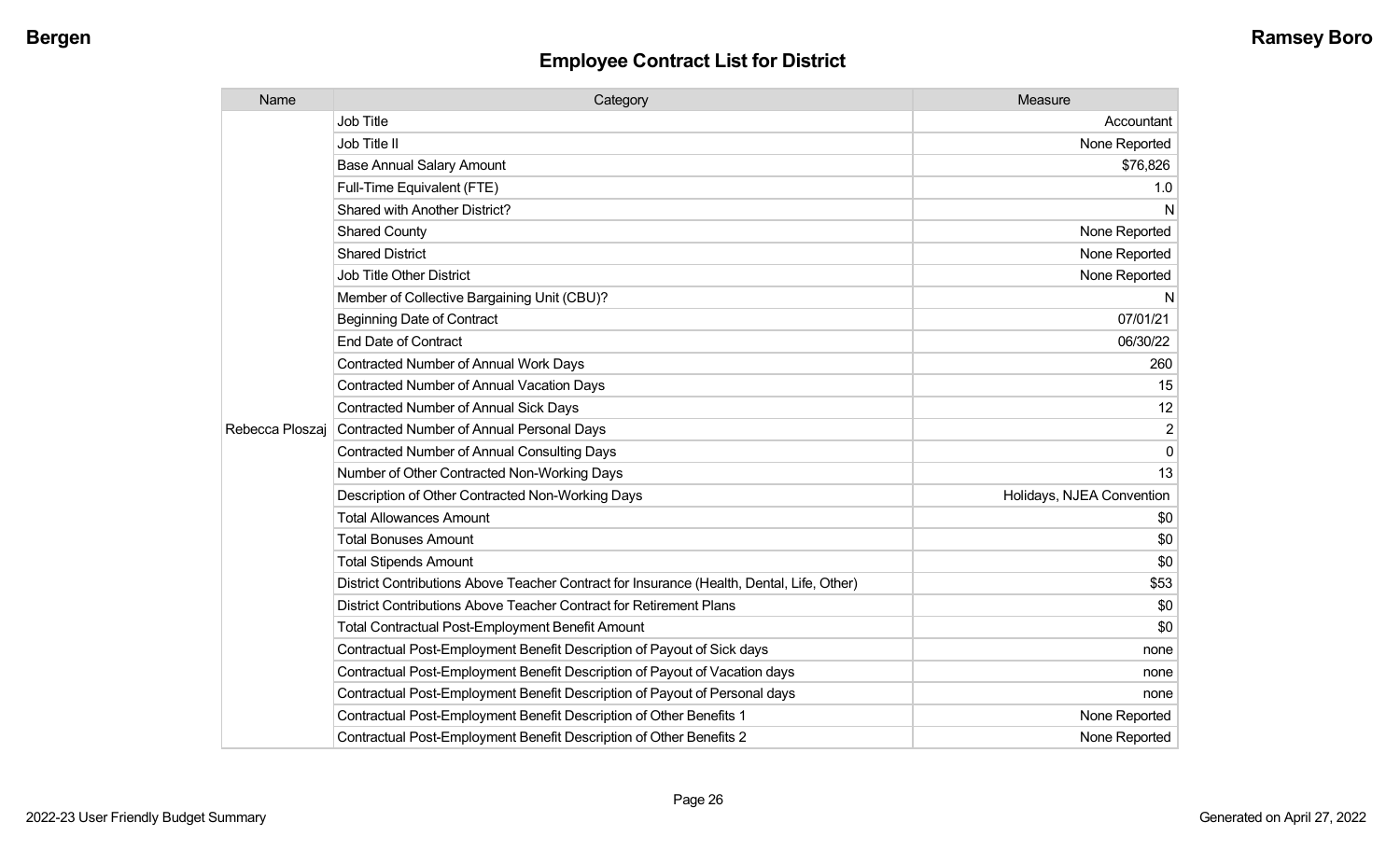| Name             | Category                                                                                 | Measure                                 |
|------------------|------------------------------------------------------------------------------------------|-----------------------------------------|
| Rebecca Ploszai  | Contractual Post-Employment Benefit Description of Other Benefits 3                      | None Reported                           |
|                  | <b>Total Other/In-Kind Remuneration Amount</b>                                           | \$0                                     |
|                  | Description of Other/In-Kind Remuneration Annual Option to Buyback Sick Time in Cash     | None Reported                           |
|                  | Description of Other/In-Kind Remuneration Annual Option to Buyback Vacation Time in Cash | None Reported                           |
|                  | Description of Other/In-Kind Remuneration Annual Option to Buyback Personal Time in Cash | None Reported                           |
|                  | Description of Other/In-Kind Remuneration Annual Option to Other Remuneration 1          | None Reported                           |
|                  | Description of Other/In-Kind Remuneration Annual Option to Other Remuneration 2          | None Reported                           |
|                  | Description of Other/In-Kind Remuneration Annual Option to Other Remuneration 3          | None Reported                           |
|                  | <b>Additional Comment 1</b>                                                              | None Reported                           |
|                  | <b>Additional Comment 2</b>                                                              | None Reported                           |
|                  | <b>Additional Comment 3</b>                                                              | None Reported                           |
|                  | <b>Job Title</b>                                                                         | Coordinator/Director/Manager/Supervisor |
|                  | Job Title II                                                                             | Supv. of Special Projects               |
|                  | <b>Base Annual Salary Amount</b>                                                         | \$148,452                               |
|                  | Full-Time Equivalent (FTE)                                                               | 1.0                                     |
|                  | Shared with Another District?                                                            | N                                       |
|                  | <b>Shared County</b>                                                                     | None Reported                           |
|                  | <b>Shared District</b>                                                                   | None Reported                           |
|                  | <b>Job Title Other District</b>                                                          | None Reported                           |
|                  | Member of Collective Bargaining Unit (CBU)?                                              | N.                                      |
| Ruthanne Cairoli | <b>Beginning Date of Contract</b>                                                        | 07/01/21                                |
|                  | <b>End Date of Contract</b>                                                              | 06/30/22                                |
|                  | Contracted Number of Annual Work Days                                                    | 260                                     |
|                  | <b>Contracted Number of Annual Vacation Days</b>                                         | 25                                      |
|                  | <b>Contracted Number of Annual Sick Days</b>                                             | 12                                      |
|                  | <b>Contracted Number of Annual Personal Days</b>                                         | 0                                       |
|                  | <b>Contracted Number of Annual Consulting Days</b>                                       | 0                                       |
|                  | Number of Other Contracted Non-Working Days                                              | 13                                      |
|                  | Description of Other Contracted Non-Working Days                                         | Holidays, NJEA Convention               |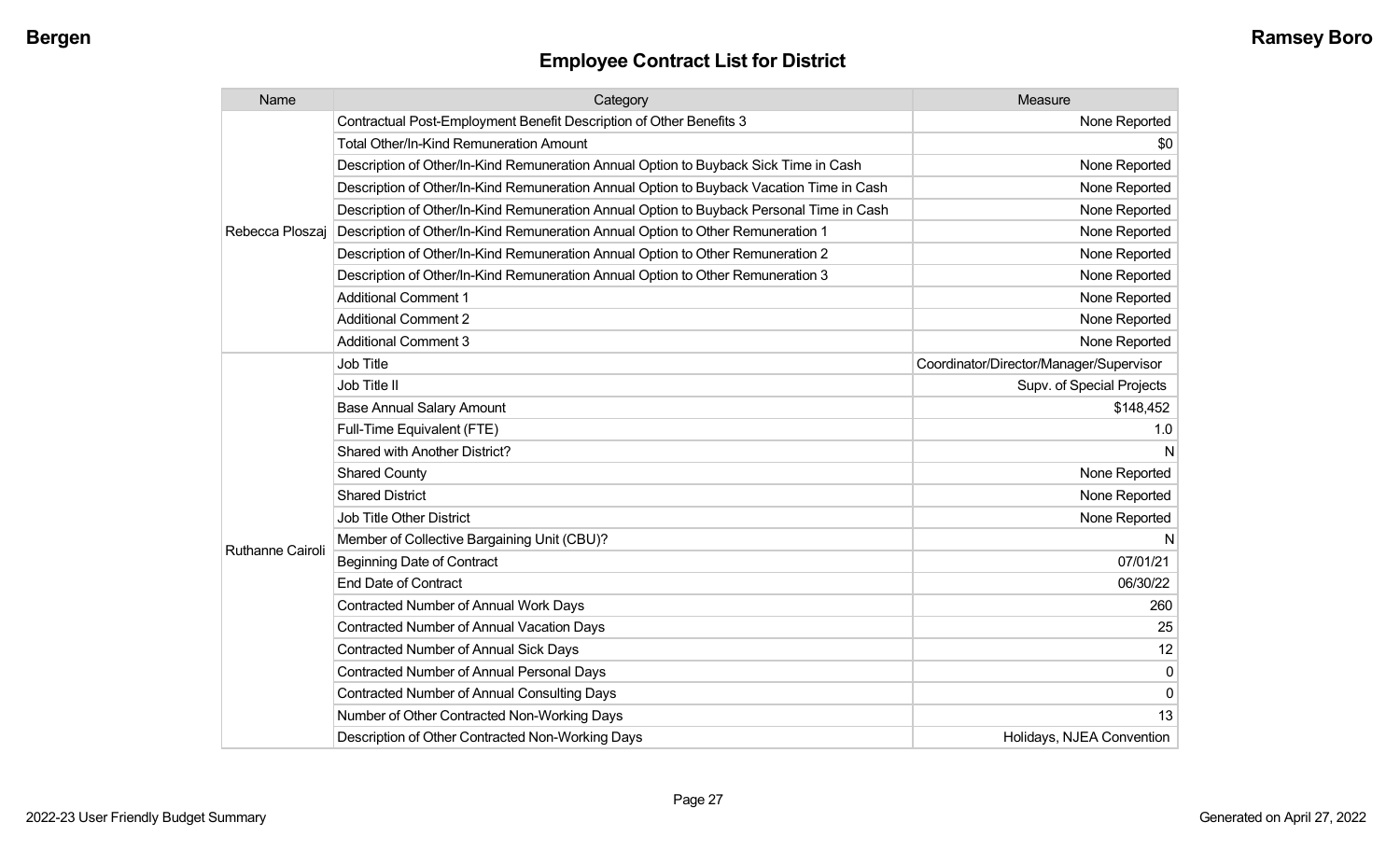| Name                    | Category                                                                                  | Measure                       |
|-------------------------|-------------------------------------------------------------------------------------------|-------------------------------|
|                         | <b>Total Allowances Amount</b>                                                            | \$3,300                       |
|                         | <b>Total Bonuses Amount</b>                                                               | \$0                           |
|                         | <b>Total Stipends Amount</b>                                                              | \$0                           |
|                         | District Contributions Above Teacher Contract for Insurance (Health, Dental, Life, Other) | \$53                          |
|                         | District Contributions Above Teacher Contract for Retirement Plans                        | \$0                           |
|                         | <b>Total Contractual Post-Employment Benefit Amount</b>                                   | \$15,000                      |
|                         | Contractual Post-Employment Benefit Description of Payout of Sick days                    | 150 days @ \$100/day max.     |
|                         | Contractual Post-Employment Benefit Description of Payout of Vacation days                | none                          |
|                         | Contractual Post-Employment Benefit Description of Payout of Personal days                | none                          |
|                         | Contractual Post-Employment Benefit Description of Other Benefits 1                       | None Reported                 |
| <b>Ruthanne Cairoli</b> | Contractual Post-Employment Benefit Description of Other Benefits 2                       | None Reported                 |
|                         | Contractual Post-Employment Benefit Description of Other Benefits 3                       | None Reported                 |
|                         | <b>Total Other/In-Kind Remuneration Amount</b>                                            | \$0                           |
|                         | Description of Other/In-Kind Remuneration Annual Option to Buyback Sick Time in Cash      | None Reported                 |
|                         | Description of Other/In-Kind Remuneration Annual Option to Buyback Vacation Time in Cash  | None Reported                 |
|                         | Description of Other/In-Kind Remuneration Annual Option to Buyback Personal Time in Cash  | None Reported                 |
|                         | Description of Other/In-Kind Remuneration Annual Option to Other Remuneration 1           | None Reported                 |
|                         | Description of Other/In-Kind Remuneration Annual Option to Other Remuneration 2           | None Reported                 |
|                         | Description of Other/In-Kind Remuneration Annual Option to Other Remuneration 3           | None Reported                 |
|                         | <b>Additional Comment 1</b>                                                               | None Reported                 |
|                         | <b>Additional Comment 2</b>                                                               | None Reported                 |
|                         | <b>Additional Comment 3</b>                                                               | None Reported                 |
|                         | Job Title                                                                                 | <b>Business Administrator</b> |
| Thomas O'Hern           | Job Title II                                                                              | None Reported                 |
|                         | <b>Base Annual Salary Amount</b>                                                          | \$182,875                     |
|                         | Full-Time Equivalent (FTE)                                                                | 1.0                           |
|                         | Shared with Another District?                                                             | N                             |
|                         | <b>Shared County</b>                                                                      | None Reported                 |
|                         | <b>Shared District</b>                                                                    | None Reported                 |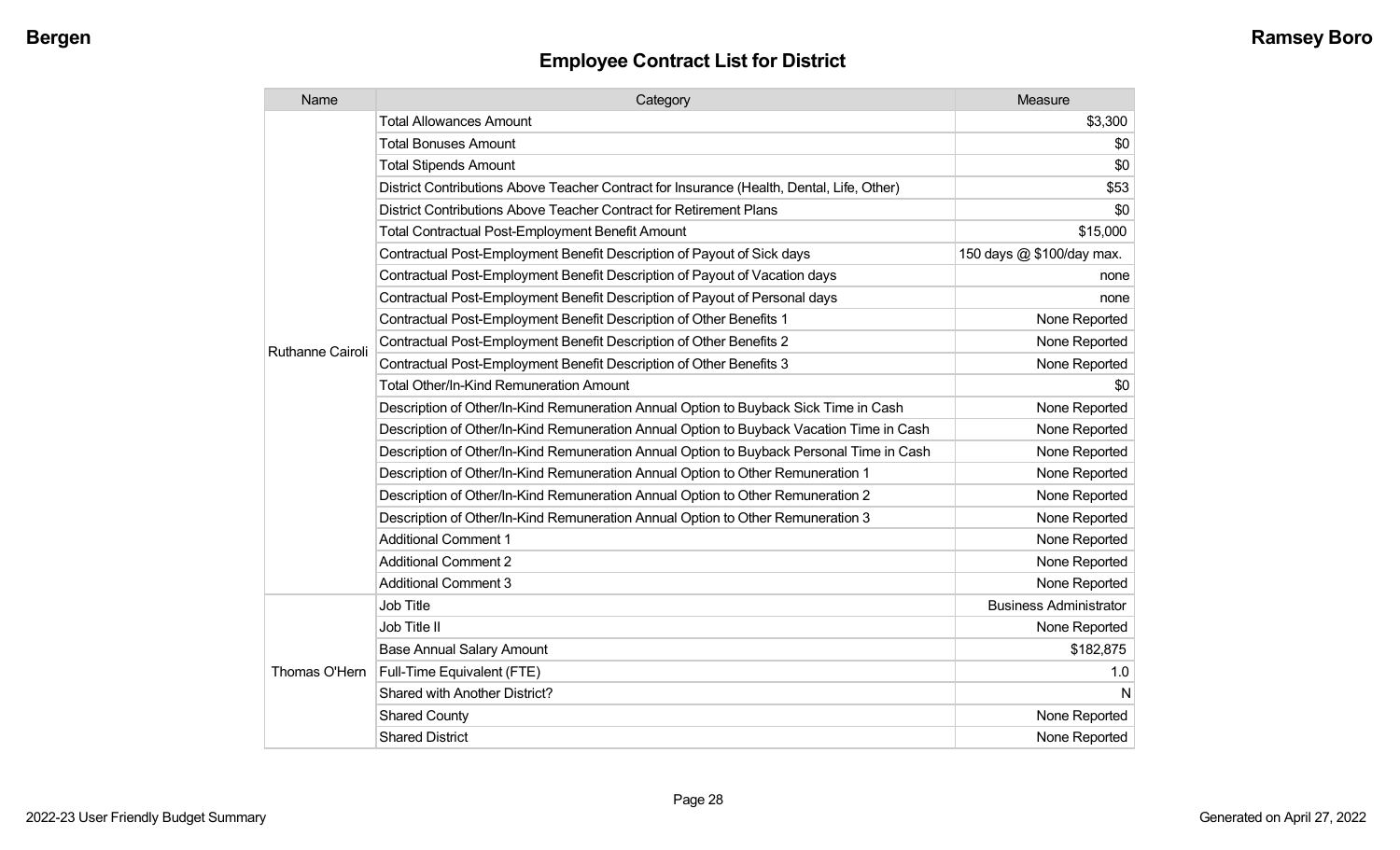| Name          | Category                                                                                  | Measure                   |
|---------------|-------------------------------------------------------------------------------------------|---------------------------|
|               | Job Title Other District                                                                  | None Reported             |
|               | Member of Collective Bargaining Unit (CBU)?                                               | N                         |
|               | <b>Beginning Date of Contract</b>                                                         | 07/01/21                  |
|               | <b>End Date of Contract</b>                                                               | 06/30/22                  |
|               | Contracted Number of Annual Work Days                                                     | 260                       |
|               | <b>Contracted Number of Annual Vacation Days</b>                                          | 25                        |
|               | <b>Contracted Number of Annual Sick Days</b>                                              | 12                        |
|               | <b>Contracted Number of Annual Personal Days</b>                                          | 0                         |
|               | <b>Contracted Number of Annual Consulting Days</b>                                        | 0                         |
|               | Number of Other Contracted Non-Working Days                                               | 13                        |
|               | Description of Other Contracted Non-Working Days                                          | Holidays, NJEA Convention |
|               | <b>Total Allowances Amount</b>                                                            | \$5,420                   |
|               | <b>Total Bonuses Amount</b>                                                               | \$7,315                   |
|               | <b>Total Stipends Amount</b>                                                              | \$0                       |
| Thomas O'Hern | District Contributions Above Teacher Contract for Insurance (Health, Dental, Life, Other) | \$2,551                   |
|               | District Contributions Above Teacher Contract for Retirement Plans                        | \$0                       |
|               | <b>Total Contractual Post-Employment Benefit Amount</b>                                   | \$29,067                  |
|               | Contractual Post-Employment Benefit Description of Payout of Sick days                    | 150 days @ \$100/day max. |
|               | Contractual Post-Employment Benefit Description of Payout of Vacation days                | Per diem @ 20 days max.   |
|               | Contractual Post-Employment Benefit Description of Payout of Personal days                | none                      |
|               | Contractual Post-Employment Benefit Description of Other Benefits 1                       | None Reported             |
|               | Contractual Post-Employment Benefit Description of Other Benefits 2                       | None Reported             |
|               | Contractual Post-Employment Benefit Description of Other Benefits 3                       | None Reported             |
|               | <b>Total Other/In-Kind Remuneration Amount</b>                                            | \$0                       |
|               | Description of Other/In-Kind Remuneration Annual Option to Buyback Sick Time in Cash      | None Reported             |
|               | Description of Other/In-Kind Remuneration Annual Option to Buyback Vacation Time in Cash  | None Reported             |
|               | Description of Other/In-Kind Remuneration Annual Option to Buyback Personal Time in Cash  | None Reported             |
|               | Description of Other/In-Kind Remuneration Annual Option to Other Remuneration 1           | None Reported             |
|               | Description of Other/In-Kind Remuneration Annual Option to Other Remuneration 2           | None Reported             |